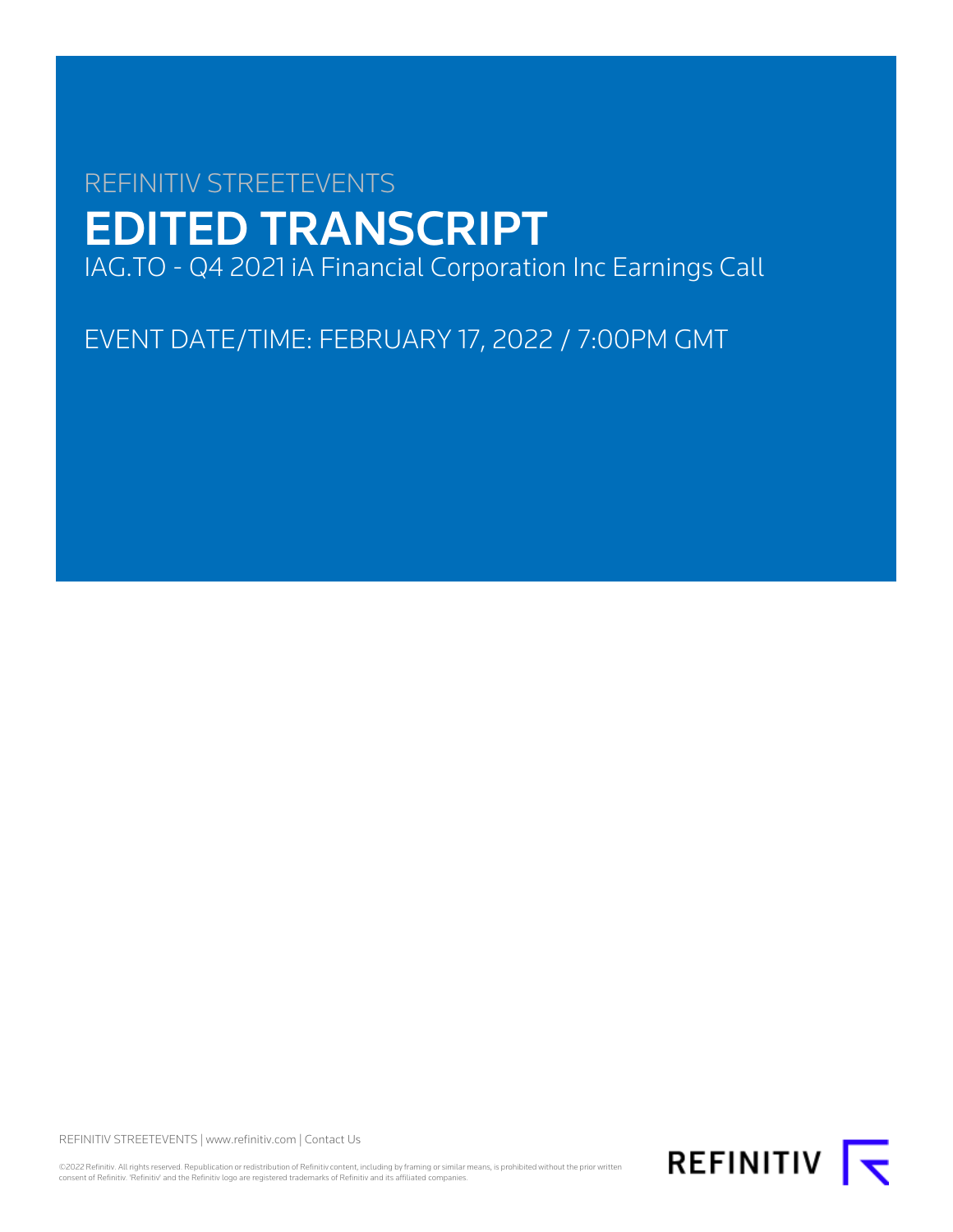### **CORPORATE PARTICIPANTS**

**[Alain Bergeron](#page-13-0)** iA Financial Corporation Inc. - Executive VP & CIO **[Denis Ricard](#page-1-0)** iA Financial Corporation Inc. - President and CEO **[Eric Jobin](#page-10-0)** iA Financial Corporation Inc. - Executive VP, Group Benefits & Retirement Solutions **[Jacques Potvin](#page-4-0)** iA Financial Corporation Inc. - Executive VP, CFO & Chief Actuary **[Marie-Annick Bonneau](#page-1-1)** iA Financial Corporation Inc. - Head of Investor Relations **[Michael Stickney](#page-3-0)** iA Financial Corporation Inc. - Executive VP & Chief Growth Officer

### **CONFERENCE CALL PARTICIPANTS**

**[Darko Mihelic](#page-11-0)** RBC Capital Markets, Research Division - MD & Equity Analyst **[Doug Young](#page-5-0)** Desjardins Securities Inc., Research Division - Diversified Financials and Insurance Analyst **[Gabriel Dechaine](#page-9-0)** National Bank Financial, Inc., Research Division - Analyst **[Lemar Persaud](#page-18-0)** Cormark Securities Inc., Research Division - Research Analyst **[Mario Mendonca](#page-16-0)** TD Securities Equity Research - MD & Research Analyst **[Meny Grauman](#page-14-0)** Scotiabank Global Banking and Markets, Research Division - MD of Financial Services Equity Research & Analyst **[Tom MacKinnon](#page-7-0)** BMO Capital Markets Equity Research - MD & Analyst

### **PRESENTATION**

#### **Operator**

Greetings, and welcome to the Industrial Alliance Fourth Quarter Earnings Results Conference Call. (Operator Instructions) As a reminder, this conference is being recorded on Thursday, February 17, 2022.

<span id="page-1-1"></span>I would now like to turn the conference over to Marie-Annick Bonneau, Head of Investor Relations. Please go ahead.

### **Marie-Annick Bonneau** - iA Financial Corporation Inc. - Head of Investor Relations

Good afternoon, and welcome to our fourth quarter conference call. All our Q4 documents, including press release, slides for this conference call, MD&A and supplementary information package are posted in the Investor Relations section of our website at ia.ca. This conference call is open to the financial community, the media and the public. I remind you that the question period is reserved for financial analysts. A recording of this call will be available for 1 week starting this evening. The archived webcast will be available for 90 days, and a transcript will be available on our website in the next week. I draw your attention to the information on forward-looking statements on Slide 2, and on non-IFRS and additional financial measures on Slide 3. Also, please note that a detailed discussion of the company's risks is provided in our 2021 MD&A available on SEDAR and on our website.

<span id="page-1-0"></span>I will now turn the call over to Denis Ricard, President and CEO.

### **Denis Ricard** - iA Financial Corporation Inc. - President and CEO

Good afternoon, everyone, and thank you for joining us on the call today. As usual, I will start by introducing everyone attending the call on behalf of iA. First, Jacques Potvin, Chief Actuary and CFO; Mike Stickney, Chief Growth Officer and responsible, among other things, for our U.S. operations; Alain Bergeron, Chief Investment Officer; Renée Laflamme, in charge of Individual Insurance and Savings; Sean O'Brien, responsible for our mutual

©2022 Refinitiv. All rights reserved. Republication or redistribution of Refinitiv content, including by framing or similar means, is prohibited without the prior written consent of Refinitiv. 'Refinitiv' and the Refinitiv logo are registered trademarks of Refinitiv and its affiliated companies.

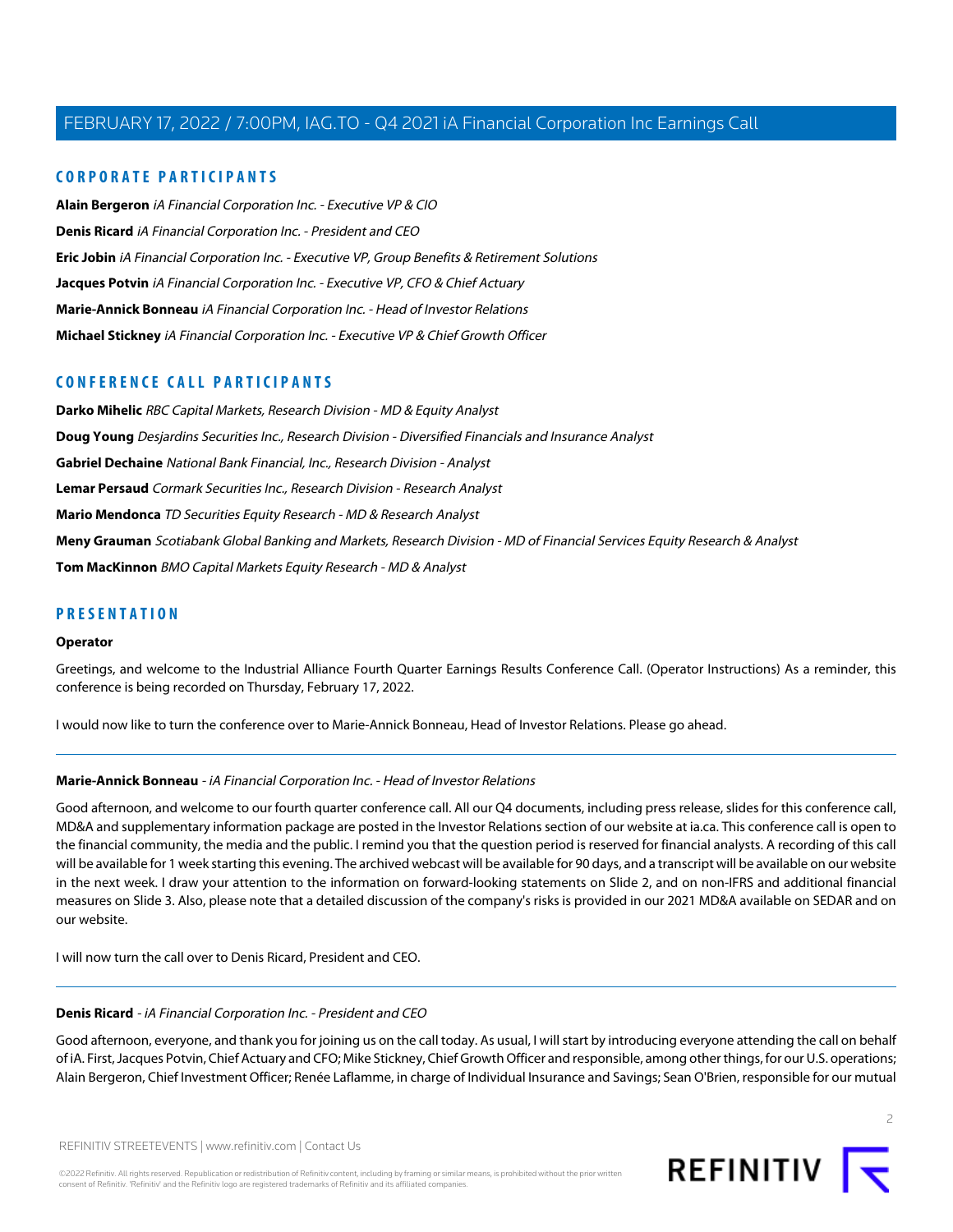fund business and wealth management distribution affiliates; François Blais, in charge of Dealer Services, Special Markets and iA Auto and Home; and finally, Eric Jobin responsible for our group businesses.

iA Financial Group reported solid fourth quarter results as demonstrated by the 6 key performance indicators shown on Slide 7. Starting with profitability. Core EPS of \$2.01 for the quarter was within guidance, which led to a record annual core EPS of \$8.31, \$0.11 above the top end of our 2021 guidance range. Core ROE of 14.2% is also above the guidance range. This metric is on a trailing 12-months basis and demonstrate the strength of our results for 2021.

The following 2 metrics illustrate our strong growth momentum, which continued in Q4. First, premiums and deposits totaled a solid \$4.2 billion, up 6% above a very strong quarter last year. As for AUA/AUM of more than \$221 billion, this represents in a significant increase of 12% over the last 12 months. Our capital position continues to be very robust with a solvency ratio of 134% up by 3 percentage points in addition to which our distinctive macroeconomic protection now equivalent to 12 percentage points. Finally, book value growth is a telling indicator of the real value created for our shareholders, and we are therefore very pleased that it has grown by 12% in 2021.

Now turning to Slide 8, 2021 has been the most profitable year in iA Financial Group history. In addition to profits exceeding expectation and a solid capital position, sales momentum was quite strong throughout the year, and I want to highlight, in particular, the strength of our individual insurance sales. As an illustration, the most recent industry data shows that in 2021, about 1 in 4 individual insurance policies sold in Canada was issued by iA. Also noteworthy are the net fund entries of nearly \$4.5 billion in retail wealth management and sales in our Dealer Services division that remained above expectations regardless of low vehicle inventories. Our strong 2021 results have enabled us to create value for our shareholders as demonstrated by the growth in both value and the substantial increase in the quarterly dividend per share of 29%, as announced last November. Moreover, we reinitiated the NCIB program during the fourth quarter, under which we have already begun to buy back shares.

An important success factor in 2021 was the superior client experience provided by our employees and advisors. And I want to take the time today to thank them and to emphasize how much I value their engagement. Our employees are key to our success as are our distributors and advisors. Indeed, at iA, client experience is based on a three-way relationship between the client, the advisor and iA through its employees. Therefore, by taking good care of our employees, we're also taking care of our clients and advisors. This is one of the many reasons why we are committed to offering a great employee experience through good working conditions, flexibility, support and a rewarding career. With this approach, it is no coincidence that in 2021, at the same time, as we rank #1 for the overall company rating in the advisor perception survey, the satisfaction of our clients as measured by internal surveys was well above expectation. This is a solid foundation for continued growth in 2022 and beyond.

Driven by this momentum, we are very pleased to increase this year our core ROE target range to 13% to 15%. This enhanced guidance comes 1 year earlier than the road map presented at our March 2021 investor event. Also, we're targeting strong organic capital generation again in 2022 with the upper end of the range at \$525 million. And as we continue to be focused on the execution of our strategy, we are well reserved with additional macro and pandemic protections totaling nearly \$1 billion.

Regarding IFRS 17 now, our favorite topic, as the transition to the new accounting regime is just around the corner, we want the market to know that we are already managing our business with the new regime in mind and that we will be transparent and proactive in our communications on this topic throughout the year. In this context, based on the currently available information, we are pleased today to share a positive outlook and therefore, express our confidence as we continue to prepare for the transition.

Based on the strength of our balance sheet, the flexibility of our investment portfolio and our overall financial solidity, we expect near-neutral to favorable impacts on several key metrics. These include the book value, a meaningful indicator of the company's value. In conclusion, this morning, we released our first sustainable bond framework. This is a step forward in our sustainability agenda and our ambition to make a positive difference, both environmentally and socially.

This ends my remarks. I will turn it over to Mike, who will comment further on business growth. And following Mike, Jacques will provide more information about the future outlook and Q4 results. Mike?

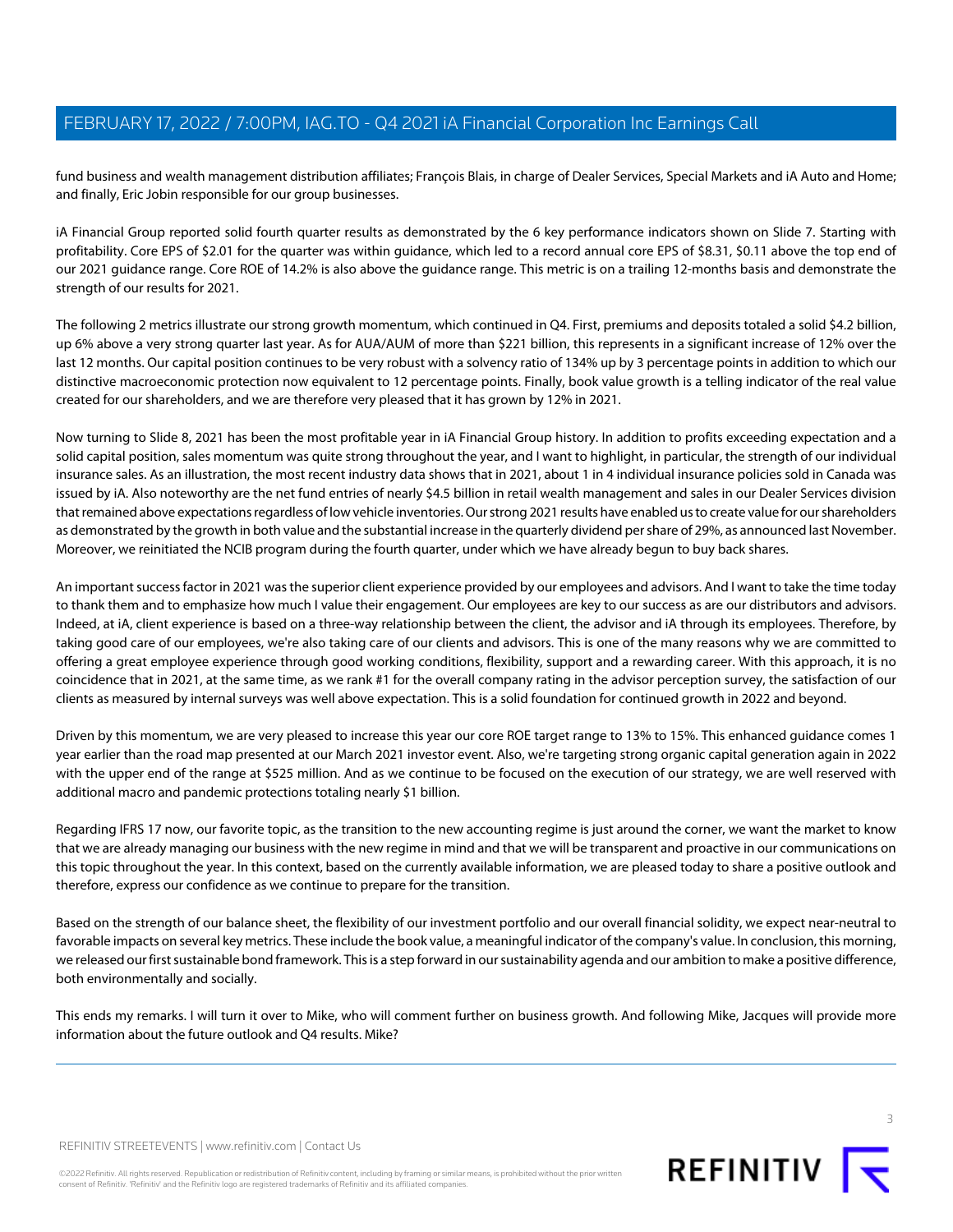### <span id="page-3-0"></span>**Michael Stickney** - iA Financial Corporation Inc. - Executive VP & Chief Growth Officer

Thank you, Denis, and good afternoon, everyone. Business growth during Q4 was no exception to the very strong performance recorded throughout 2021. Long-term value creation depends on the ability to generate new business, and we are pleased to see that our focus on growth in recent years is paying off.

Now please refer to Slide 10 as I will comment on Q4 sales' results by line of business. In Individual Insurance, the strong momentum continued with total sales of \$87 million during the fourth quarter, a significant increase of 21% year-over-year. As Denis mentioned, 1 out of 4 individual policies in Canada were sold by iA in 2021. This further demonstrates our leading position in the mass/mid-market. Growth was supported by the strength of our distribution networks, our superior digital tools and our comprehensive range of products. On the last point, we continue to expand our product shelf as we launch the new iA PAR Wealth product during Q4.

Now looking at Group Insurance. Employee plan sales for the quarter amounted to \$15 million compared to \$30 million for the same period last year. Sales for the full year were about the same level as in 2020. In Dealer Services, Canada, sales of \$266 million increased by 7% from a year earlier, a good performance in the context of vehicle inventory shortages. In the Special Markets division, the addition of new blocks of business and the pickup in travel insurance sales led to a significant year-over-year increase of 69% from the same period a year earlier.

In the U.S. now, individual sales of \$33 million were up 6% year-over-year, mainly from growth in the family and government worksite markets. In the Dealer Services division of our U.S. operations, sales for the fourth quarter were 4% higher than a year earlier, which is a good performance considering the vehicle inventory challenges that the industry is facing. Sales for the full year 2021 were up 49%. These good results were mainly attributable to the synergies between DAC and IAS. Note that the low vehicle inventory situation persists, and that sales growth may continue to be slower in early 2022 for both the Canadian and U.S. Dealer Services divisions.

Now turning to Slide 11 for Individual Wealth Management. Guaranteed product sales for the quarter amounted to \$228 million and ended 2021 with a total of \$891 million of sales. 2021 was also a record year for iA in both segregated funds and mutual funds. Combined net inflows amounted to nearly \$4.5 billion in 2021. Looking at segregated funds, the company ranked first in 2021 in net sales, solidifying a strong leading position in the industry. During the quarter, gross segregated fund sales exceeded \$1.2 billion, up 41% year-over-year, while net sales totaled \$823 million for the quarter, a strong increase of \$276 million over the same period last year as with Individual Insurance sales, distribution networks and digital tools will be key to our success.

As for mutual funds, gross sales totaled \$715 million. Net sales recorded for the quarter were solid with inflows of \$242 million showing continued momentum and bringing net sales to a record level of \$1.2 billion for the year. This is thanks to the strong performance of the fund lineup, which we continually enhance to better meet the needs of our investors. On this note, in January, iA Clarington launched 3 new portfolio solutions, including additional socially responsible investment portfolios.

In Group Savings and Retirement, good sales of \$620 million compared with a very strong quarter of \$879 million last year. As you know, sales in this sector tend to vary considerably for one quarter to another depending on the size of the contracts sold. Finally, direct written premiums in our P&C affiliate, iA Auto and Home continued their steady growth and increased 6% year-over-year. Overall, premiums and deposits, a key indicator of our success in growing the business totaled nearly \$4.2 billion during the fourth quarter and concluded the year with a very strong annual growth of 18% over the excellent year of 2020. Most sectors contributed to this solid result, especially Individual Wealth Management. In addition, net fund entries and growth of the financial markets led assets under management and administration to a record level and resulted in a 12% increase over the last 12 months.

Please now turn to Slide 12 to summarize the growth story for the quarter. Q4 sales were solid and concluded a year of very strong growth, marked by records in several sectors and surpassing the already excellent results of 2020. Individual Insurance and Wealth Management stood out by adding another strong performance in the recent string of successes. Also both Dealer Services divisions in Canada and the U.S. showed resiliency and performed well in the context of vehicle inventory shortages, allowing for continued growth in this capital-light business.

I will now turn it over to Jacques to comment on Q4 earnings and capital strength and the outlook for 2022 and 2023.



©2022 Refinitiv. All rights reserved. Republication or redistribution of Refinitiv content, including by framing or similar means, is prohibited without the prior written consent of Refinitiv. 'Refinitiv' and the Refinitiv logo are registered trademarks of Refinitiv and its affiliated companies.

REFINITIV<sub>I</sub>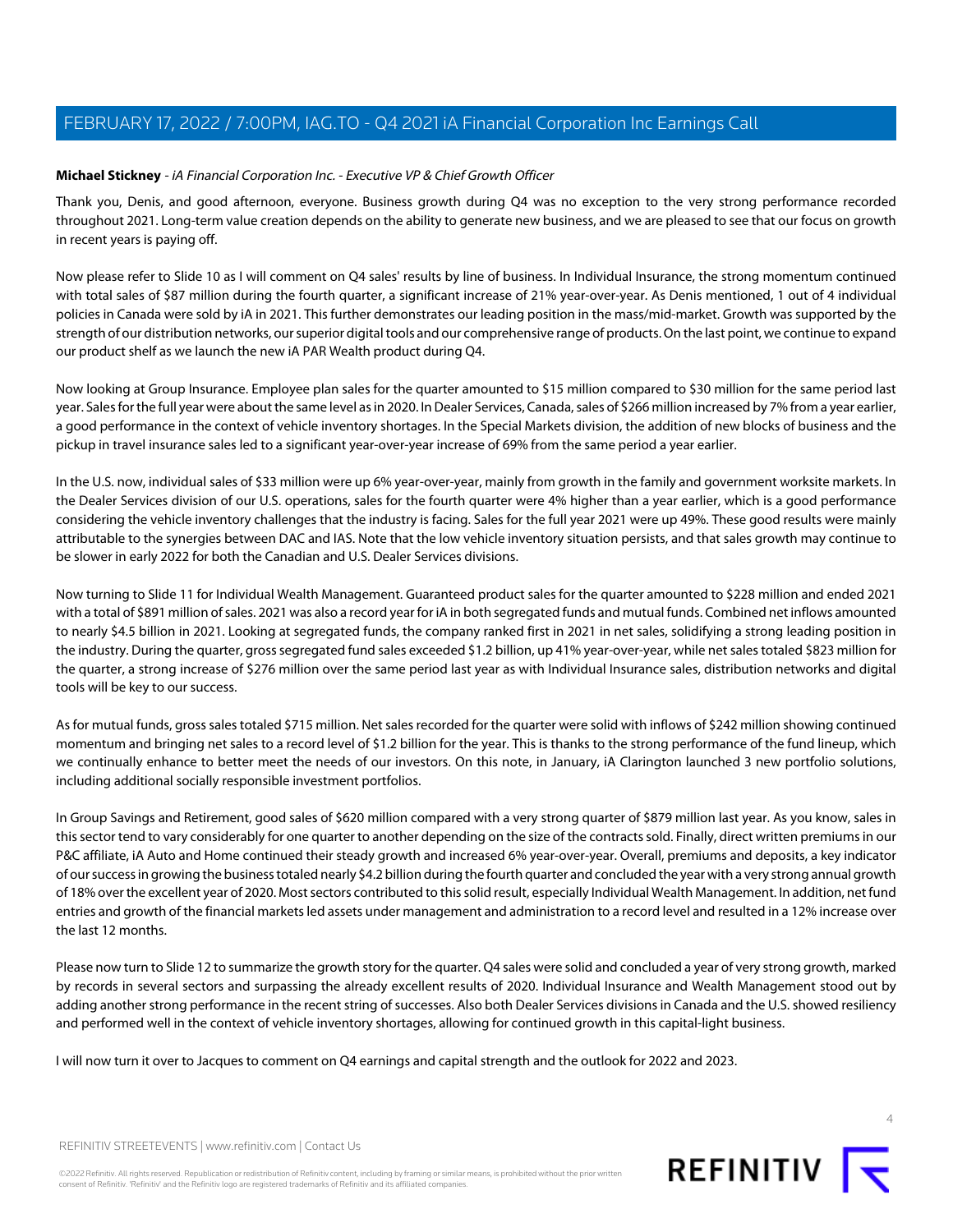### <span id="page-4-0"></span>**Jacques Potvin** - iA Financial Corporation Inc. - Executive VP, CFO & Chief Actuary

Thank you, Mike. Good afternoon, everyone. Strong profitability was achieved again in the fourth quarter, concluding 2021 on a positive note.

Starting with Slide 14, which compare our results with the guidance that was provided at the beginning of 2021. Our results were generally in line with or better than the guidance. Noteworthy are the core EPS and core ROE, which both exceed their target range for the year. I also want to underline our very strong organic capital generation throughout the year, well above the guidance with a total close to \$0.5 billion in 2021.

Slide 15 compares core earnings to reported earnings. Items adjusted for Q4 reported earnings include favorable market-related impacts, the small favourable outcome from the year-end actuarial assumption review and a small net gain related to acquisitions and disposition, which essentially results from the disposal of PPI benefits.

Slide 16 presents the source of earnings for the fourth quarter on a core basis. Expected profit was 15% higher than a year ago. Policyholder experience was also favourable with the main exception of expenses, which were higher than expected, primarily due to higher variable compensation as a result of our strong performance in 2021. Strain on new business was within our target range, only slightly higher than expected. Income on capital was higher than expected with a positive contribution from iA Auto and Home.

Finally, the tax charge was higher than expected, mainly due to tax adjustments related to prior years. More details on these items are provided on Slide 31 to 34 in the appendices. As a result, core EPS for the quarter was \$2.01, a very good result near the middle of the target range. However, this result is different from the guidance I gave you on our last call because of unexpected higher expenses and taxes.

I now want to comment on our year-end assumption review, starting with an update on the additional protections put in place for the pandemic uncertainty. Please refer to Slide 17. The additional protection for mortality was at the right level for 2021 as reflected in the slightly lower-than-expected additional mortality. For 2022, we have decided to strengthen this additional protection for our U.S. business by \$13 million. As for the additional protection for policyholder behavior, it has been reduced at year-end, taking into account that management took action to reduce the risk.

As shown on Slide 18, the overall impact of the 2021 actuarial review on earnings was a small net positive. The result of the year-end review based on our internal risk studies and the latest experience recorded is a good indication that our reserves are well positioned.

Moving to Slide 19. Our solvency ratio increased again during the quarter to reach 134% at year-end. The increase was supported by very strong organic capital generation, management actions and investment strategies.

The solvency ratio, along with the different metrics presented on Slide 20, are indicative of our robust financial position. In particular, our distinctive macroeconomic protections were the equivalent of 12 percentage points that add to our solvency ratio. Also, the macroeconomic sensitivities of our solvency ratio have been updated and they remain low. For more information about capital sensitivities, I refer you to Slide 43 in the appendix of the slide deck. Finally, we reinstated our NCIB program in December under which up to 5% of our outstanding common shares can be redeemed until December 2022.

I now refer you to Slide 21, as I will comment briefly on the investment strategies that contribute to the increase in our solvency ratio in Q4. Taking a step back, you will remember that during our March 2021 investor event, my colleague, Alain Bergeron, explained that with the coming of IFRS 17 there are opportunities to realize the full potential of our scale and capabilities. As the transition to IFRS 17 approaches and the constraint of IFRS 4 are about to disappear, our investment portfolio adds flexibility to seize opportunities, and we took actions to optimize it.

In addition to their favourable impact on our solvency ratio in Q4, these changes improve the ROE of the investment portfolio without taking on more economic risks. Finally, these changes reduced the combined sensitivity of the IRR and URR, the most relevant metric available for assessing our interest rate sensitivity in preparation for IFRS 17. As we are already acting on the basis of the new accounting standards, we will present today some of our expectations for the upcoming transition to IFRS 17.



©2022 Refinitiv. All rights reserved. Republication or redistribution of Refinitiv content, including by framing or similar means, is prohibited without the prior written consent of Refinitiv. 'Refinitiv' and the Refinitiv logo are registered trademarks of Refinitiv and its affiliated companies.



REFINITIV **I**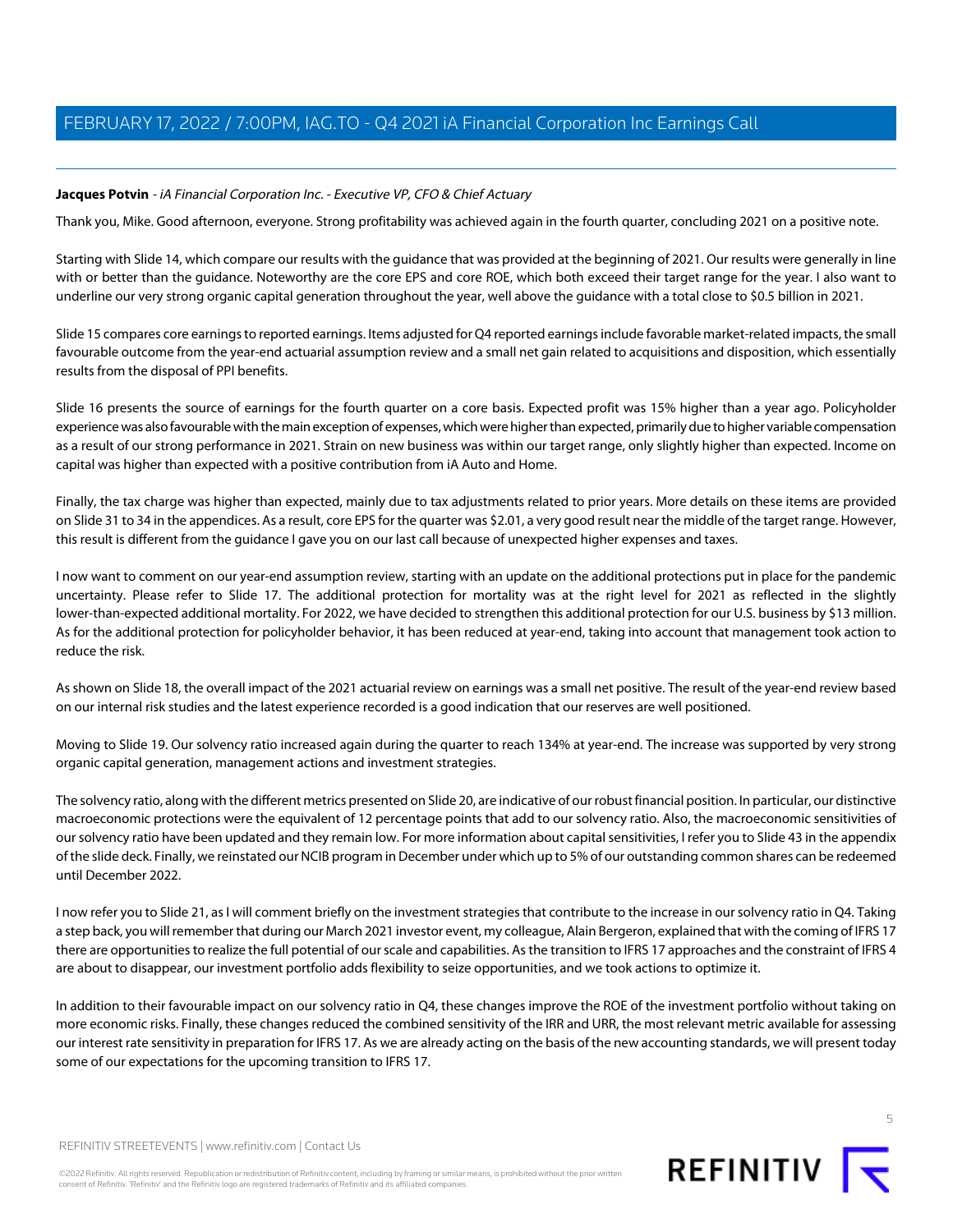Please refer to Slide 22. Thanks to our long-term management approach, our sound risk management and our well-positioned actuarial reserve, we are in a great position for the transition. Based on currently available information, we expect impacts ranging from near-neutral to favourable for all the key measures presented at the top of the slide, i.e. core EPS, core EPS growth, core ROE, book value, solvency ratio and the level of capital available for deployment.

Under IFRS 17, there will be increase emphasis on core earnings measure as they will exclude the macro volatility resulting from the new accounting regime and will, therefore, be the best indicator of the company's ability to generate recurring and sustainable revenue. This outlook that we provide today is preliminary as the items displayed at the bottom of Slide 22 are not finalized or remain uncertain. In view of the transition to IFRS 17, we want to proactively communicate each educational information to the market on a regular basis.

With this in mind, moving to Slide 23, I will take a few minutes of your time today to discuss briefly about the Contractual Service Margin or the CSM. CSM represents all costs and risk included in the pricing of insurance products that are not captured in the IFRS 17 current estimate or risk adjustment. This notably includes expenses that are not directly attributable to contracts under IFRS 17 and the risk of asset liability mismatch. Both of these items are reflected in IFRS 4 liabilities today. An unearned profit or free profit, which is similar to the current concept of value of new business is the remaining component of the CSM. It is also important to understand that risk adjustment should be considered along with the CSM to better predict future IFRS 17 insurance profit.

When future assumptions will realize as expected, risk adjustment and CSM will both flow to the P&L. It should also be noted that the establishment of the CSM at transition may or may not impact a company's equity. For more information, I invite you to look at Slide 27 and 28 in the appendices, which provide details on the link between CSM, reported earnings, core earnings and capital generation.

To conclude, I will share our targets for 2022 as presented on Slide 24. Building on 2021 strong performance, we are significantly increasing our core EPS target range with the midpoint being 14% higher than in 2021. Our core ROE target is also increased to 13% to 15%. As for the impact of new business, we are pleased to target a strain very close to 0, particularly as we prepare to transition to IFRS 17. Organic capital generation will remain strong with a target range of \$450 million to \$525 million. Finally, as disclosed at the end of 2021, our dividend payout ratio target of 25% to 30% is now based on core earnings.

This completes my remarks. Operator, we will now take questions.

### **QUESTIONS AND ANSWERS**

### <span id="page-5-0"></span>**Operator**

(Operator Instructions) Our first question comes from Doug Young with Desjardins Capital Markets.

### **Doug Young** - Desjardins Securities Inc., Research Division - Diversified Financials and Insurance Analyst

Just a question on the IFRS disclosure, Jacques, I mean you don't expect any negative impact on the book value. I mean Industrial Alliance has \$1 billion of macro protection embedded in your reserves, I think, Denis, that's what you mentioned. And I assume the 2 are related in that. Is the assumption here that you are going to release those excess provisions at the transition and essentially move that out of the liability into the CSM as part of the setup of the CSM? Is that do I have that mechanics right? That's where I'm getting a little confused because I would have anticipated there to be some form of equity impact.

### **Jacques Potvin** - iA Financial Corporation Inc. - Executive VP, CFO & Chief Actuary

Thank you, Doug, for the question. We can't say that. IFRS 17 is a really different construct from IFRS 4. So I really like to look at it from the Slide 23 perspective, when you have the current liabilities, you have the risk adjustment and those 2 are really looking at best estimate, I would say,

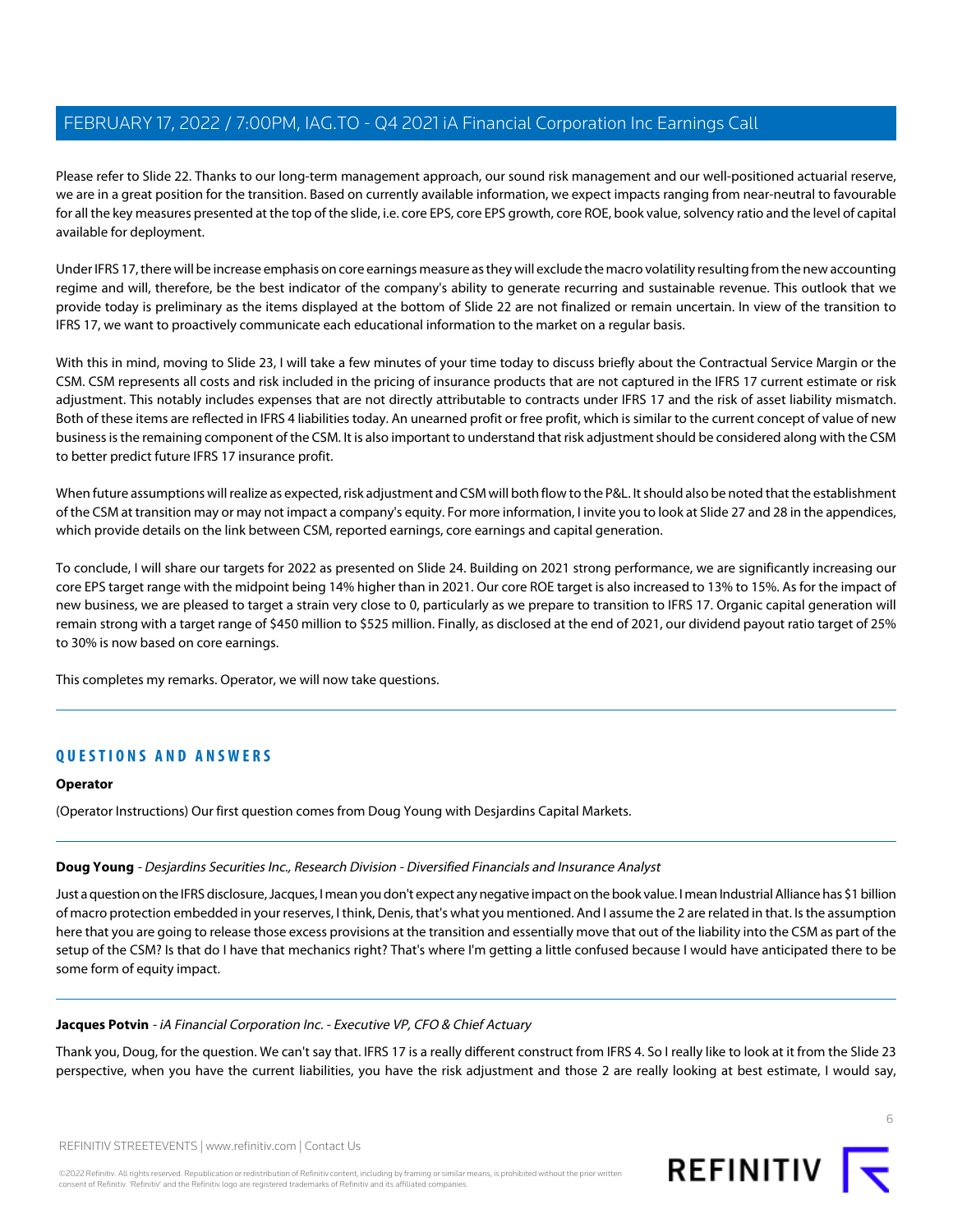commitment you have towards your clients as well as, I would say, the equivalent of PfAD or protection, or margin for actuarial assumptions. So the CSM is really covering I would say, ALM risk, unattributable expenses and what we consider free profit. For iA, of course, under the current accounting regime, we have those extra protection. We are very proud of them. They've been very useful to eliminate volatility. They have absorbed volatility over the past few years. And this will certainly flow through into the CSM because we cannot front-end all the profit we have in our product.

### **Doug Young** - Desjardins Securities Inc., Research Division - Diversified Financials and Insurance Analyst

And when I think of that, I mean, the biggest part of the excess provisions right now, I believe, is the equities that are backing your long duration liabilities, correct me if I'm wrong on that. And so to the extent that those excess provisions are released, because as you mentioned, they did temper volatility in the past. That would tell me is that one of the consequences of releasing these extra provisions is that there's going to be a little bit more volatility in your results. And then I would imagine you're going to back that out when you calculate the core number. And so I'm just wondering if -- do I have that right? Is that -- should we expect some more volatility because of the release of these excess provisions? And then how are you going to back that out? Or how do you think of defining core?

### **Jacques Potvin** - iA Financial Corporation Inc. - Executive VP, CFO & Chief Actuary

That's a really good point, Doug. Actually, that's one of the limitation we find of the IFRS 17 regime. What I used in the Investor Day, I will use the same expression. It uses a very short-term lenses for all businesses, whether the businesses is long term, midterm or short term. And here, that's a good example you're providing on. In fact, we will continue to manage business with long-term. So you're totally right, reported earnings will be more volatile because in the past, that stock market protection was absorbing that volatility. Now it will be in reported earnings, and that's why it's so important, definition of core earning to remove that short-term volatility because - those NFI, we own them for the long-term liabilities. So it's a buy-and-hold kind of strategy. So you're totally right.

### **Doug Young** - Desjardins Securities Inc., Research Division - Diversified Financials and Insurance Analyst

Okay. So I think I get that. And then just second question. You changed the investment portfolio in advance of the shift to IFRS 17, but you didn't talk about what changes were actually made. And it did cause a little bit of wonky impact on your IRR sensitivity, at least for 2022. So can you talk a bit about what the changes were? And how will that create some additional volatility as we -- and I know 2022 is going to be under IFRS 4, but we still have to think of that before we go to IFRS 17. Should we expect some additional volatility from those changes as well?

### **Jacques Potvin** - iA Financial Corporation Inc. - Executive VP, CFO & Chief Actuary

That's a good question again, Doug. Actually, what we've done with our asset, we lengthened the duration of our asset portfolio. We also added some credit. When you look at 2022, we have market protection. If you go at the bottom of the slide, we have \$900 million of protection to absorb the volatility in 2022. That's why we felt pretty comfortable doing those transactions, and we are very pleased with the risk profile. When we look at IFRS 17, I will answer it that way, we have always and we will continue always to optimize, I would say, our economic view of our business because it is an accounting regime change. It's not the underlying business that is changing. However, when you do that optimization, you need to take into account the constraint that the accounting regime and the regulatory capital regime of putting on your sales. And with those transactions, we are -- with the choices we are making with IFRS 17 because that's a standard -- principle-based standard on which we can make choices, we are making choices to bring the accounting as close as possible -- closer actually to the economic view. So it will help. Those transactions will help us in regard of the diversification of risk under IFRS 17.

### **Operator**

Our next question comes from Tom MacKinnon with BMO Capital Markets.

REFINITIV STREETEVENTS | [www.refinitiv.com](https://www.refinitiv.com/) | [Contact Us](https://www.refinitiv.com/en/contact-us)

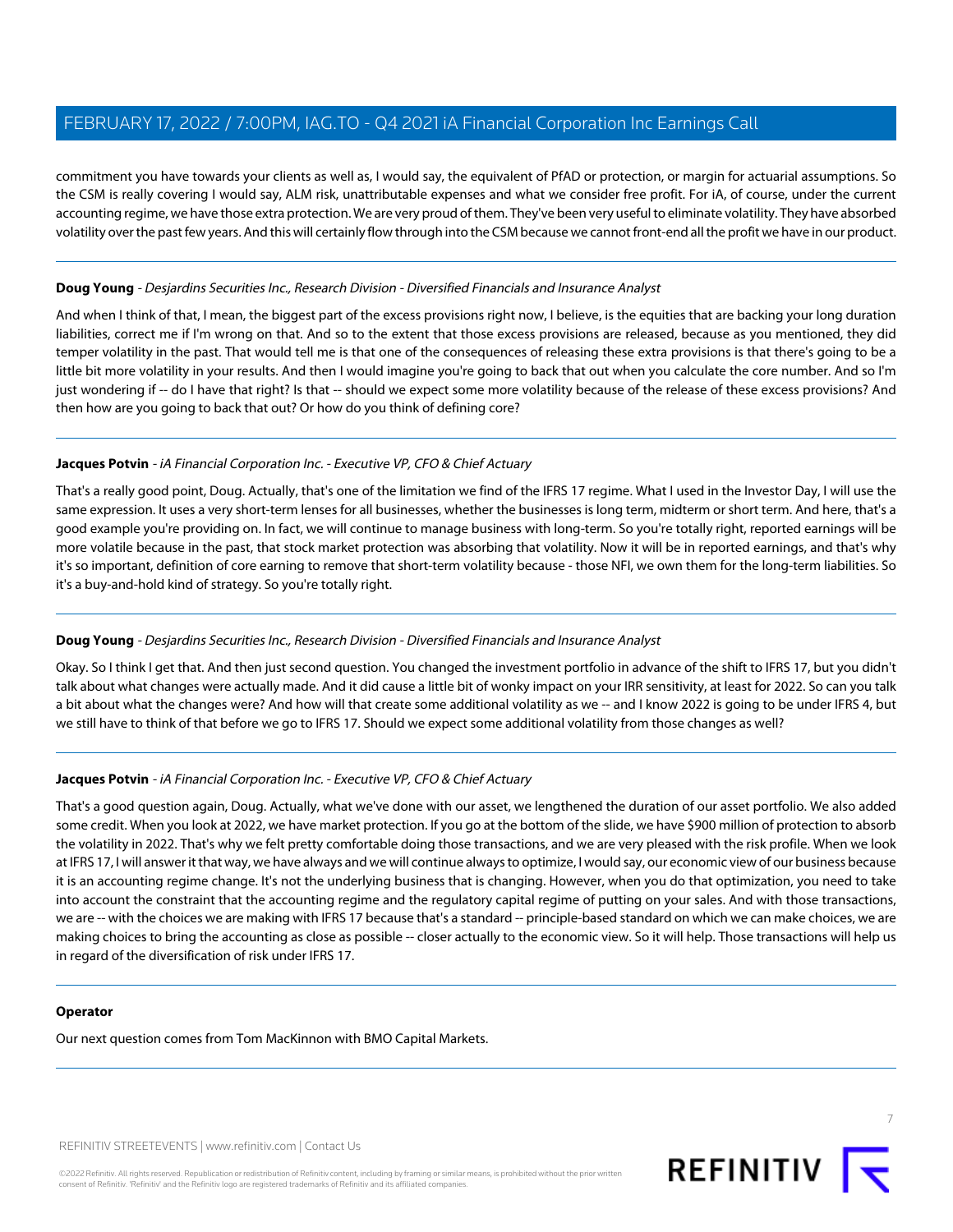### <span id="page-7-0"></span>**Tom MacKinnon** - BMO Capital Markets Equity Research - MD & Analyst

Kind of want to look at the Slide 27, where you talk about the movement in the CSM. It looks like you certainly make the point it's great to see the CSM growing, and you want to see the CSM growing. Yet, if I look at that kind of waterfall chart, the things that are actually -- you're showing is making it growing in the biggest box is new business. And if I look at your strain has actually been -- that would have been a negative, and then you're forecasting it just to be 0. So I'm wondering how you get a big plus year for new business and on that waterfall chart.

And when you talk about an uptick from changes in assumptions. I mean it was \$0.02 in total for the year for changes in actuarial assumptions and under IFRS 17, the investment assumptions, we view wouldn't be in that. So it would actually be negative under that. So traditionally, you've been negative to 0 at that in those 2 things that are making this waterfall chart go up. So I'm wondering how are you going to -- are you doing something different when we move into IFRS 17 to make this new business nicely positive in particular? How should we be thinking about that?

### **Jacques Potvin** - iA Financial Corporation Inc. - Executive VP, CFO & Chief Actuary

I just can say that I don't know if you were in and out close to your mic, but it was cutting a lot, but I will try to answer. And if ever, I don't get your question right, never hesitate to ask it again, please. So no, absolutely not, actually. The business we're selling today is very profitable, and it will show when we will add new business year in and year out, there will be CSM there. Like I said in my opening remarks, CSM, there are 3 components to it. So it's not only free profit. There's free profit is certainly a big part of it. But there are some margin there that we are pleased to have to cover on attributable expenses as well as the ALM risk. And compared to what we have and the basis change, I would say, it will flow there. That's simply what will happen.

I see that as pretty much the same thing we have done in our way of managing with IFRS 4 that management action were not part of the core earnings. They were used to manage a business change when there were bad news coming our way. And here, it could be the same. We're very pleased with where our assumptions are based, but you never know how it will evolve in the future. So new business, it will really show the added value of new business. But that's where I see it. So tell me if I got your question right. And if ever you ask another question, please try to be closer to your mic.

### **Tom MacKinnon** - BMO Capital Markets Equity Research - MD & Analyst

Yes. Is this better here? My question really is you haven't had any impact on new business being positive before, but now you're talking about it being positive under IFRS 17. So what's changing here? That's really the thing I'm looking for.

### **Jacques Potvin** - iA Financial Corporation Inc. - Executive VP, CFO & Chief Actuary

Okay. Perfect. The sound was much better. Thank you very much for that. Actually, it's because we've been conservative with our view on new business. We knew IFRS 17 was coming for us, it was appropriate to limit the profit at sale. So we use very conservative assumptions, and that's why we have never shown positive, I would say, negative strain. So this is the only reason. Under IFRS 4, it's not because business are having a strain that business is not profitable, not at all. So what you're seeing here is really under IFRS 17 that the CSM become out of the sudden, completely visible and you see it.

### **Tom MacKinnon** - BMO Capital Markets Equity Research - MD & Analyst

Okay. Is that sort of because your not going to be describing that ALM, PfAD to the business anymore. So that's why you're going to get a positive impact from new business under IFRS 17?

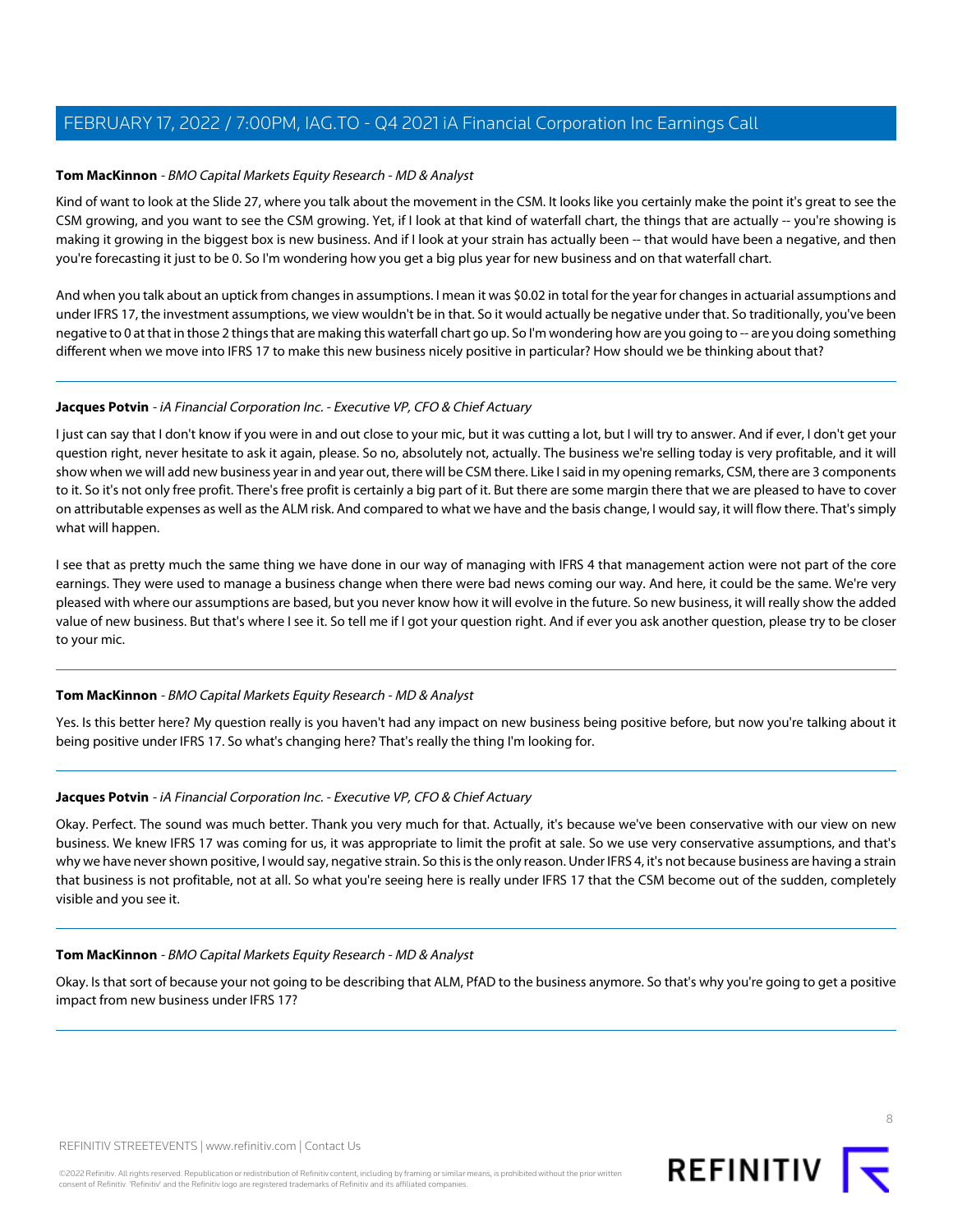### **Jacques Potvin** - iA Financial Corporation Inc. - Executive VP, CFO & Chief Actuary

Our product in Canada, they are very profitable. In the U.S., they are very profitable. We are pleased with that. So strain under the current regime even if it's not negative, it doesn't mean our profit is not there. It's only that we book higher reserve, and that profit will flow into the future. Here, when you see that slide, the new business, and you see the CSM, it comprises the 3 components on Slide 23. And I can tell you that the free profit is the biggest part of that.

### **Tom MacKinnon** - BMO Capital Markets Equity Research - MD & Analyst

Okay. And then with respect to -- currently, you have these excess reserves, and they don't count its capital in your solvency capital ratio. And as you move those excess reserves now into CSM, they don't count as available capital as well in the -- under IFRS 17 for your capital formula. Is that correct?

### **Jacques Potvin** - iA Financial Corporation Inc. - Executive VP, CFO & Chief Actuary

No. Actually, that's why we're showing that our capital ratio will increase okay? Those reserves that are not, the stock market protection is not taken into account. That's what we are disclosing. We've been disclosing since Q3, I believe 2019. This will now be part of CSM and other reserves. So it will now be part of the solvency ratio.

### **Tom MacKinnon** - BMO Capital Markets Equity Research - MD & Analyst

So as you mentioned your solvency ratio are not changing as you go to IFRS 17. The fact that you are at least talking about adding the CSM to your equity, wouldn't that imply that your solvency ratio would go up under IFRS 17?

### **Jacques Potvin** - iA Financial Corporation Inc. - Executive VP, CFO & Chief Actuary

That's what we expect. But at the same time, the fact that related to Doug's question earlier, volatility of reported earnings and volatility of the capital ratio will be higher. Our target operating ratio will also increase, okay? This is something that we have to factor in. But what we expect with the information we have now is really that the deployable capital will increase as well. So net-net, we should be positive.

### **Tom MacKinnon** - BMO Capital Markets Equity Research - MD & Analyst

Okay. And my last question is, it seems like you kind of had almost like excess reserves that aren't really excess reserves and you move on to IFRS 17, so you put them into the CSM. Why don't you just release them as equity?

### **Jacques Potvin** - iA Financial Corporation Inc. - Executive VP, CFO & Chief Actuary

At the end of the day, we can release them as equity. But like I said earlier, those extra reserves have been very useful to absorb volatility, short-term volatility and allow management to really concentrate on managing the business with a long-term view. So it has been very useful. I can release them now if I want, but I will have to book them again at the CSM when we will do the transition, so.

### **Tom MacKinnon** - BMO Capital Markets Equity Research - MD & Analyst

But you have to put them into CSM. Is that what you're saying? Under IFRS 17, then do you have the choice to release them to equity under IFRS 17?

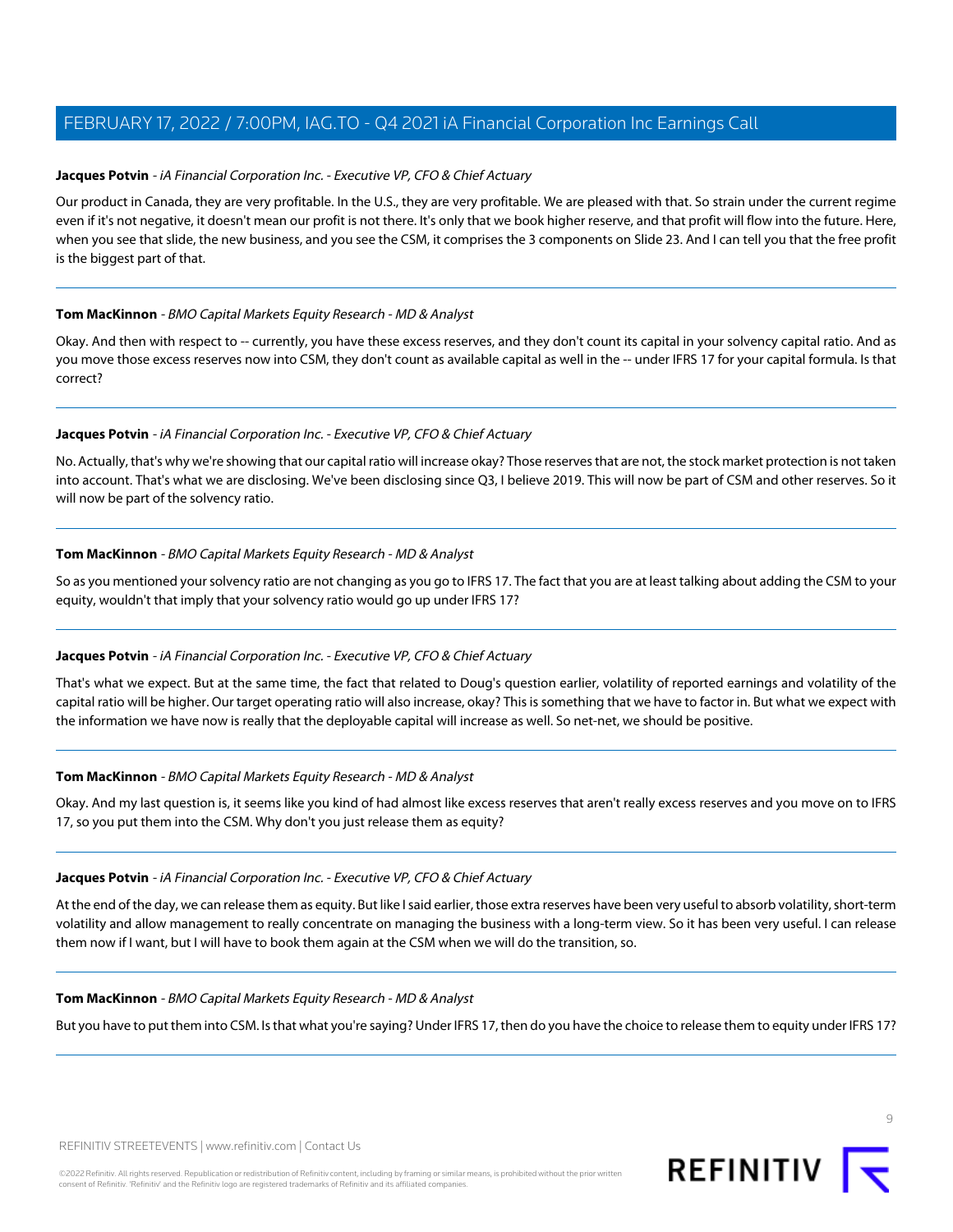### **Jacques Potvin** - iA Financial Corporation Inc. - Executive VP, CFO & Chief Actuary

Exactly. At the end of the day, Tom, I will say that those reserves are part of future profit. It's not a one-on-one here, we're speaking broadly. We are speaking about near neutral. We're still in unknown because the capital formula is not formalized. So so far, we have made some choices, but we will revisit those choices, if ever there's a surprise there. But ballpark, I would say that, that CSM will flow through -- not the CSM, but those extra reserves will flow through the CSM because they are part of future profit of the product.

### **Operator**

<span id="page-9-0"></span>Our next question comes from Gabriel Dechaine with National Bank Financial.

### **Gabriel Dechaine** - National Bank Financial, Inc., Research Division - Analyst

I want to stay away from getting too technical here, but I just want to paraphrase or clarify something you're seeing and you -- as a strategic decision over the past few years, you've been selling more and more products that are short-duration, capital-light. In theory, you guys could have -- or your company, I should say, could have been recognizing new business gains, but you didn't, so that you would be better -- avoid downside risk, I guess, from IFRS 17. Is that sort of the thing?

### **Jacques Potvin** - iA Financial Corporation Inc. - Executive VP, CFO & Chief Actuary

It's a fair statement Gabriel.

### **Gabriel Dechaine** - National Bank Financial, Inc., Research Division - Analyst

Okay. And then just the rate sensitivity thing, the IRR sensitivity that went from like virtually nothing to a \$25 million downside when rates go up 10 basis points. Can you just explain that to me what changed? I guess there was a change in the portfolio. Why does that have an impact if we can try to keep it at a high level? And is that sensitively going to be a bigger number under IFRS 17?

### **Jacques Potvin** - iA Financial Corporation Inc. - Executive VP, CFO & Chief Actuary

Okay. This is the same answer I provided earlier. Gabriel, we lengthen the duration of our asset portfolio when we added some credit. And it has a very nice and great impact on the solvency ratio, but it increased the IRR sensitivity risk. But under IFRS 17, what will be very important for us is the whole liabilities, which is better measured by looking at the combination of IRR and URR. And this is really the metric on which we're reducing our risk. So that's why I'm saying that moving to IFRS 17, we are bringing the accounting/capital regime closer to the economic. So that's really what's in it here.

### **Denis Ricard** - iA Financial Corporation Inc. - President and CEO

Yes. It's Denis here. I'd like to add something on this. The way I look at it at a very high level is that this accounting change that is IFRS 17, at the end of the day, the question we could ask ourselves, what are the conditions under which -- when you look at the long term, I mean, going forward, under what conditions can we have, let's say, at iA, a continuity in terms of the main key indicators like book value, like core EPS, core ROE. And basically, when you combine the changes that basically we did on the investment side. That leads us to a more, let's say, better link between economic environment versus the balance sheet and the choices we need to make on the investment side. At the end of the day, it's a win-win for us.

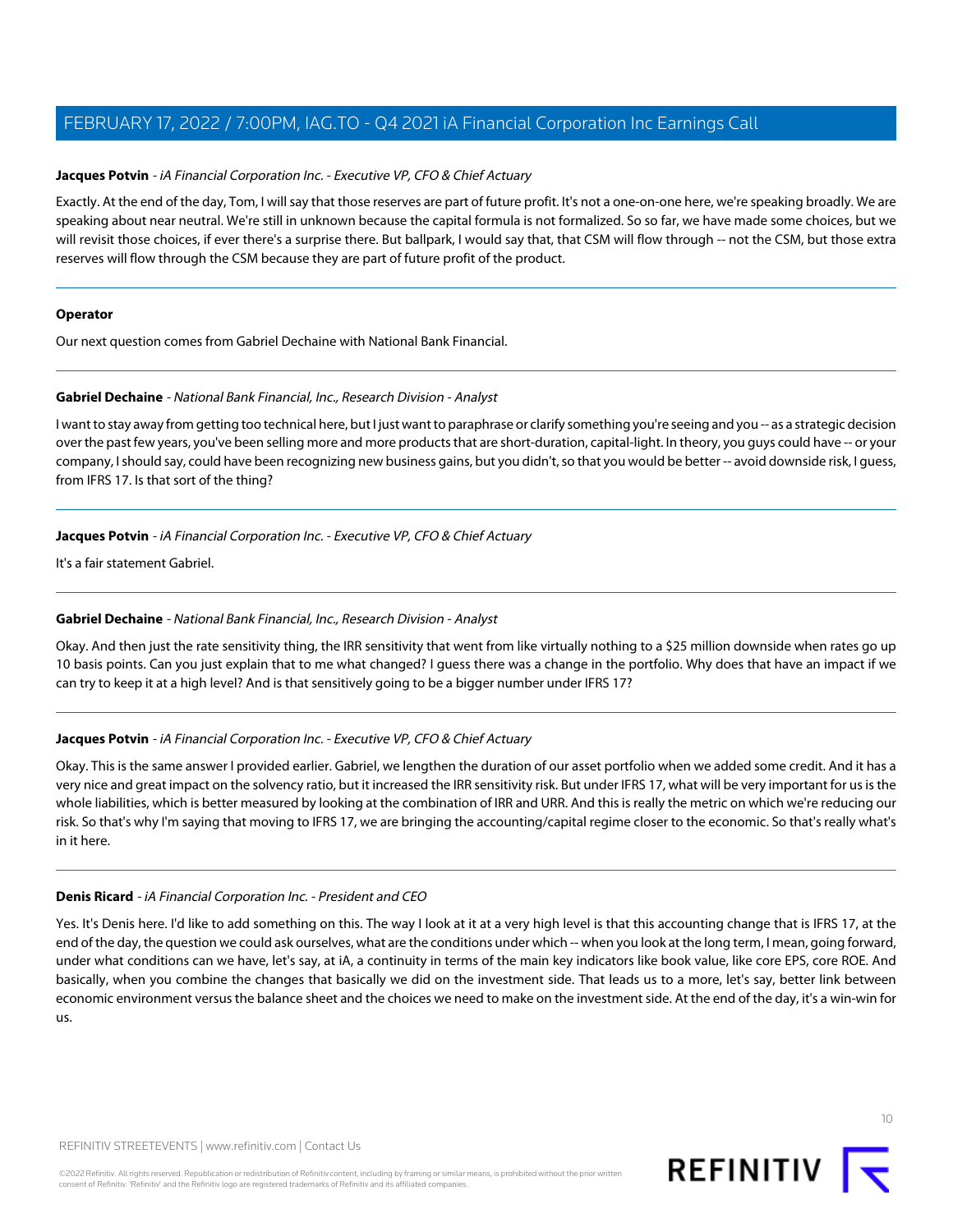Now the consequence is that we have a situation where we are hedging our, let's say, interest rate -- long-term interest rate going forward. So by doing that, lengthening the duration of assets, increasing credit. We are in a great position where we can see that the IFRS transition will be either slightly positive or even neutral for us. That's basically at a high level the way I look at it.

### **Gabriel Dechaine** - National Bank Financial, Inc., Research Division - Analyst

Okay. And I kind of want to move away from this topic. So I just want to talk about group, the loss there. The morbidity, I'm looking across the sector here, we're seeing some parallels, maybe duration of claim lasting longer and maybe thought that's it or maybe something else. If you can let me know what that is, the driver of the negative morbidity that is? And then how long do you think these issues are going to persist?

### **Denis Ricard** - iA Financial Corporation Inc. - President and CEO

<span id="page-10-0"></span>Okay. Gabriel, I think I'm going to leave it to Eric to answer that. I don't know, Eric, if it's the first time you have a question, but go ahead.

### **Eric Jobin** - iA Financial Corporation Inc. - Executive VP, Group Benefits & Retirement Solutions

Yes, I'm ice breaking here. Thank you, Denis. So to answer that question, I would say that it has not been visible last year, but there are many parameters that play when we talk about visibility, just thinking about short-term, long-term incidence rate, duration of disability and finally, termination. And last year, we had some fluctuations in those parameters during the year, but they tended to cancel out over the year. So it did not really impact our experience. And what happened in Q4 that we noticed is a slightly higher duration on short-term disability and a bit higher incidence on long-term disability. So they line up in the same direction. But when I think about the future and if we think about what happened in the last 2 years with respect to those parameters, they have sometimes gone up and then come down. And when I look at the numbers right now, there's no reason to believe that it will not come down and in line with our pricing parameters.

### **Gabriel Dechaine** - National Bank Financial, Inc., Research Division - Analyst

So okay, what's, some analogy type stuff, not analogy, but just give some real-world explanation here, higher duration on STD. That's because hospitals are tied up, so getting care takes longer. And the incidence on LTD moving higher, that's mental health or what?

### **Eric Jobin** - iA Financial Corporation Inc. - Executive VP, Group Benefits & Retirement Solutions

Yes. When you think about the COVID impact, on the health side, people are trending to take a bit more time to return to work. And there is a bit of what I would call a spillover effect between STD that goes into LTD. And in the past, they tended to settle and return to work earlier. So that's really what's happening there. So they will just return sooner than normal on the LTD side.

### **Gabriel Dechaine** - National Bank Financial, Inc., Research Division - Analyst

So you expect this stuff to settle out in the near term?

**Eric Jobin** - iA Financial Corporation Inc. - Executive VP, Group Benefits & Retirement Solutions

Yes. That doesn't mean, though, that we won't have volatility. But yes, I'm expecting that to settle out.

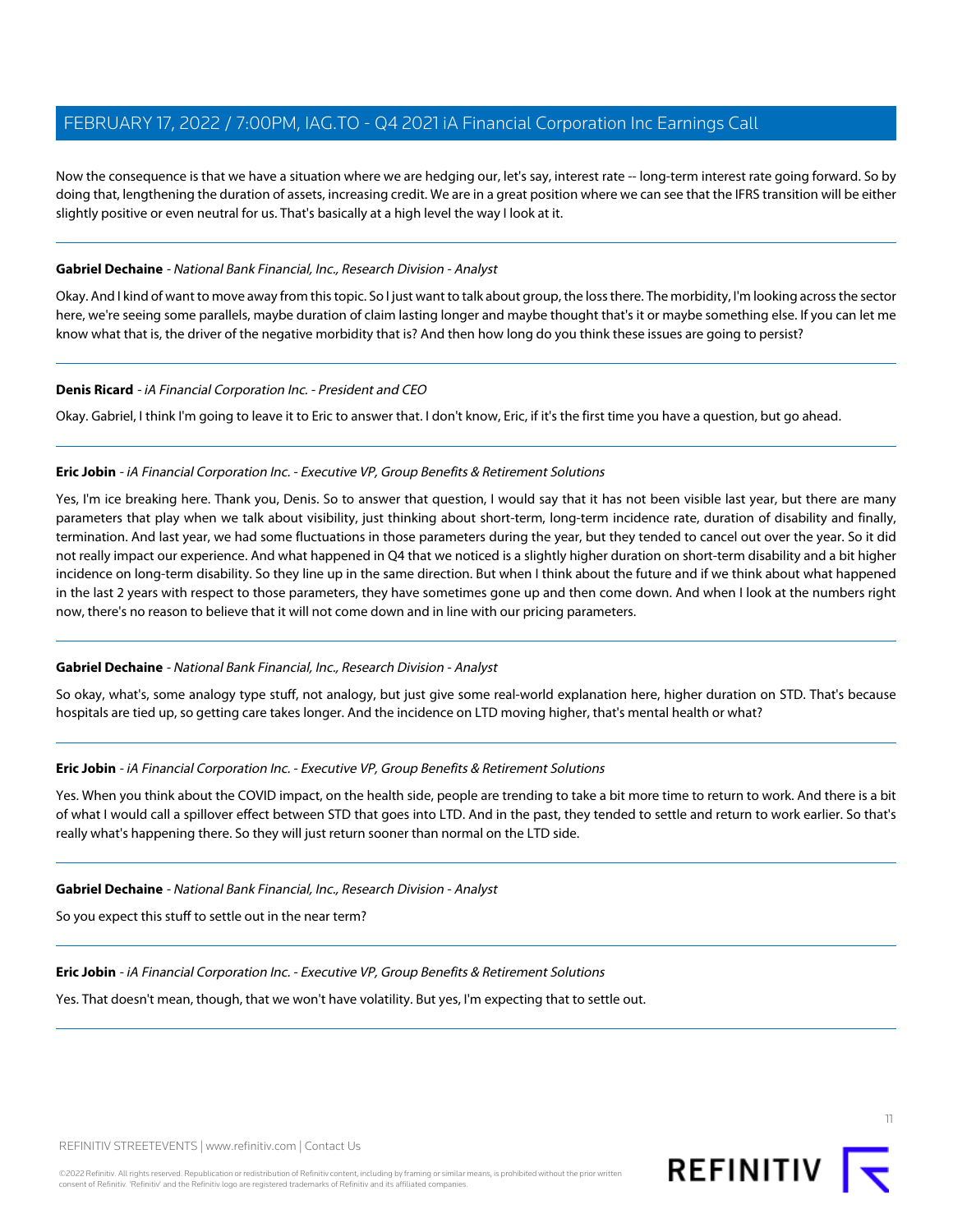### **Operator**

Our next question comes from Darko Mihelic with RBC Capital Markets.

### <span id="page-11-0"></span>**Darko Mihelic** - RBC Capital Markets, Research Division - MD & Equity Analyst

My first question is for Mike, and it has to do with the car sales in the U.S. And I just wanted to see if you had any view on this, but I've read an article that suggested that many dealers in the U.S. are, with this inventory shortage, trying to make more money on cars that they're selling. And one of the ways that they're doing it is their sort of forcing the car to be sold with a warranty attached. I guess they don't really want to try and charge more than the MSRP because the dealers don't like it. So what they're doing instead is they're sort of saying to a customer, hey, if you want to buy this car, you more or less kind of have to buy it with the warranty or they're including the warranty in the price, and they're sort of getting the car sold that way. So my question is, are you aware of this? Have you seen it? Is this a risk to your business?

### **Michael Stickney** - iA Financial Corporation Inc. - Executive VP & Chief Growth Officer

Yes. Thanks for the question, Darko. I'm sure there are dealers out there who do that sort of thing. It's definitely not recommended to basically force people to take the warranty. So I don't think it's that common. And we really haven't run into it in our business, and I guess, with our dealer clients to any extent because that would obviously you could run a risk of consumer complaints and all that sort of stuff. So I would say it's a minor percentage of what's going on out there. Just in general, it's a tough market in terms of the inventory shortages. And I've certainly heard and read reports about dealers charging more than MSRP, which the OEMs don't like, but they're doing it. Where they're really making their money right now in selling used cars. The price of used cars is really skyrocketed, and there's good margins there for them as well.

### **Darko Mihelic** - RBC Capital Markets, Research Division - MD & Equity Analyst

And just so to make it clear, how is it that you would know if a car warranty was being bundled into the price?

### **Michael Stickney** - iA Financial Corporation Inc. - Executive VP & Chief Growth Officer

It would be hard for us to know. You're right. The one way we -- it comes to mind that you get some level of consumer complaints, that sort of thing, and I certainly haven't heard any from our business.

### **Darko Mihelic** - RBC Capital Markets, Research Division - MD & Equity Analyst

Okay. Okay. I have a few IFRS 17 questions as well. And maybe first, just going back to, I guess, the best way to ask this, Jacques, is one of the things that you highlight that is not yet sort of finalizes the tax treatment of the CSM. So the first question, I guess, is have you looked at that through a lens of what's the worst-case scenario? And if you have, would it be material to you if the tax treatment goes against what you're hoping for?

### **Jacques Potvin** - iA Financial Corporation Inc. - Executive VP, CFO & Chief Actuary

That's a pretty good question, Darko. Maybe I should say that my view on that first. And after that, I will answer the question. I think I was a very young actuary in the early '90s when I recall my first year-end that we had calculated tax reserve as well as GAP reserve. And it changed, I believe, in 1992, 1993. I really believe that tax regimes should be work according to the accounting regime is. It's very bizarre to recognize profit on the tax side without recognize it on the accounting basis. So that's really my view on that.

As to answer your question, I would say that no, I didn't use the worst case in the metric we set there. The one that is at risk is more the P&L, the EPS that will be a risk. Book values won't be affected by that because there will be an asset, a deferred tax asset that will be set on the balance sheet

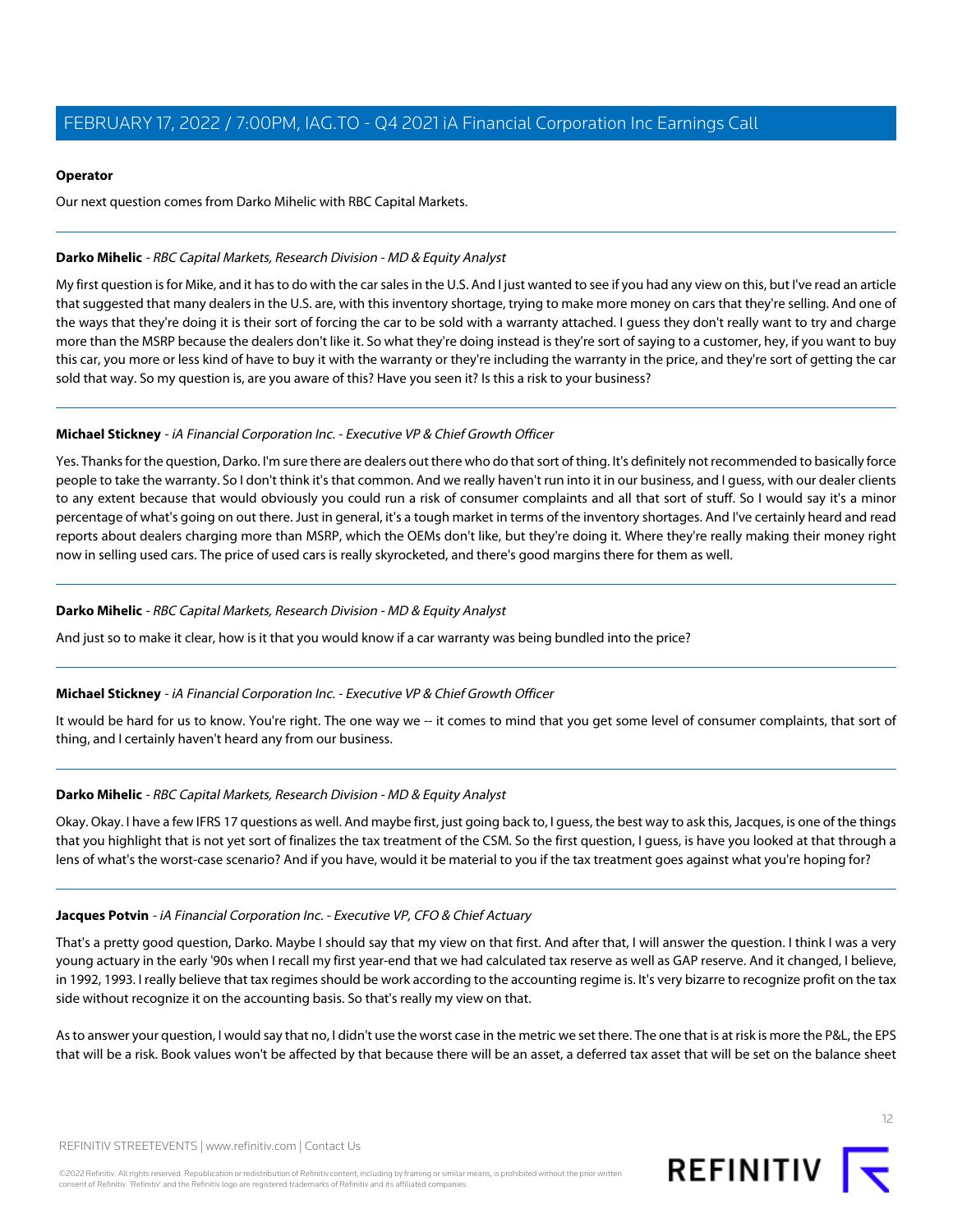for that. But we expect, if ever, the worst happened that there would be transition at least. So that's what we expect. But like I explained on Slide 23, it's not all free profit, okay? I really hope that Finance Canada is getting that.

### **Darko Mihelic** - RBC Capital Markets, Research Division - MD & Equity Analyst

Okay. Okay. And my second question on IFRS 17 is given what I'm reading in the way you're sort of describing this, it sounds like you're not willing or you're not going to take very much of the OCI option. And I'm just wondering why that would be.

### **Jacques Potvin** - iA Financial Corporation Inc. - Executive VP, CFO & Chief Actuary

Okay. You're reading it well. We look at it. We analyze the situation. And of course, I will say OCI, the advantage of OCI will be to move some volatility from the P&L to the OCI. But at the end of the day, capital is king. And the capital formula will be the same under both approaches. And we think that even using OCI, there will still remain some volatility into the P&L. So it will have triggered as well a core EPS definition. So we will have a core as well. Also, what we're seeing there is that it's much more complex to run with the OCI. And one of the drawback of OCI for us is really, like I said earlier, the choices we made -- we are making there, is really to try to align as much as possible the accounting with the economic regime. It's much easier to manage a company when the 2 are closer together than when they are far apart. So if you use OCI and you focus on P&L only, you may take investment decision that looks good on the P&L, but that may not be that good for the economic value of the enterprise. So that's really where we're moving.

### **Darko Mihelic** - RBC Capital Markets, Research Division - MD & Equity Analyst

Okay. I think I might follow up with you on that for some technical. I have a few technical questions on that. In addition to that question, when I look at your Slide 23, and it's obvious, right? What comes out obviously is there's very little -- let's say, very close to neutral impact on your shareholders' equity. You're just shifting around -- I mean the reserves are basically just being shifted around. But what I'm struggling to capture or I'm struggling to understand is if the discount rate now being related to the nature of your liabilities and disconnected from your assets. I would be under the impression that the discount rate might actually be lower. I know this is a strange concept, but if you bear with me, I would think that the way you discount now would be at a lower rate. And therefore, your overall liabilities would have increased, and your equity would have dropped.

Is it the opposite? Is it actually that the discount rate is close to where you're currently discounting? And maybe you can also weave into your answer, how you are arriving at your discount rate? Is it a reference portfolio or something like that might help me as well?

### **Jacques Potvin** - iA Financial Corporation Inc. - Executive VP, CFO & Chief Actuary

Okay. We're using reference portfolio. And the way I will summarize the answer there because it's 2 different constructs. The fact that we have had the stock market protection, and we say that we have not been aggressive the investment which we are using today is not maybe -- is conservative, and we said that is conservative because we wanted to have that extra caution to absorb the volatility. So that's why rates are comparable. But when we construct our IFRS 17, assumption is really reference portfolio and the liquidity premium was built according to the characteristics of the liabilities. So that's really it. And if ever, your the discount rate, you change it, you're just transferring money into the CSM because at the end of the day, you must not put front-end profit under the IFRS 17 regime.

### **Darko Mihelic** - RBC Capital Markets, Research Division - MD & Equity Analyst

Okay. And just 2 more questions, and I promise I won't hog the pock anymore. Are you finished with the changes to your investment portfolio? Or is it possible that you do more changes throughout the year?

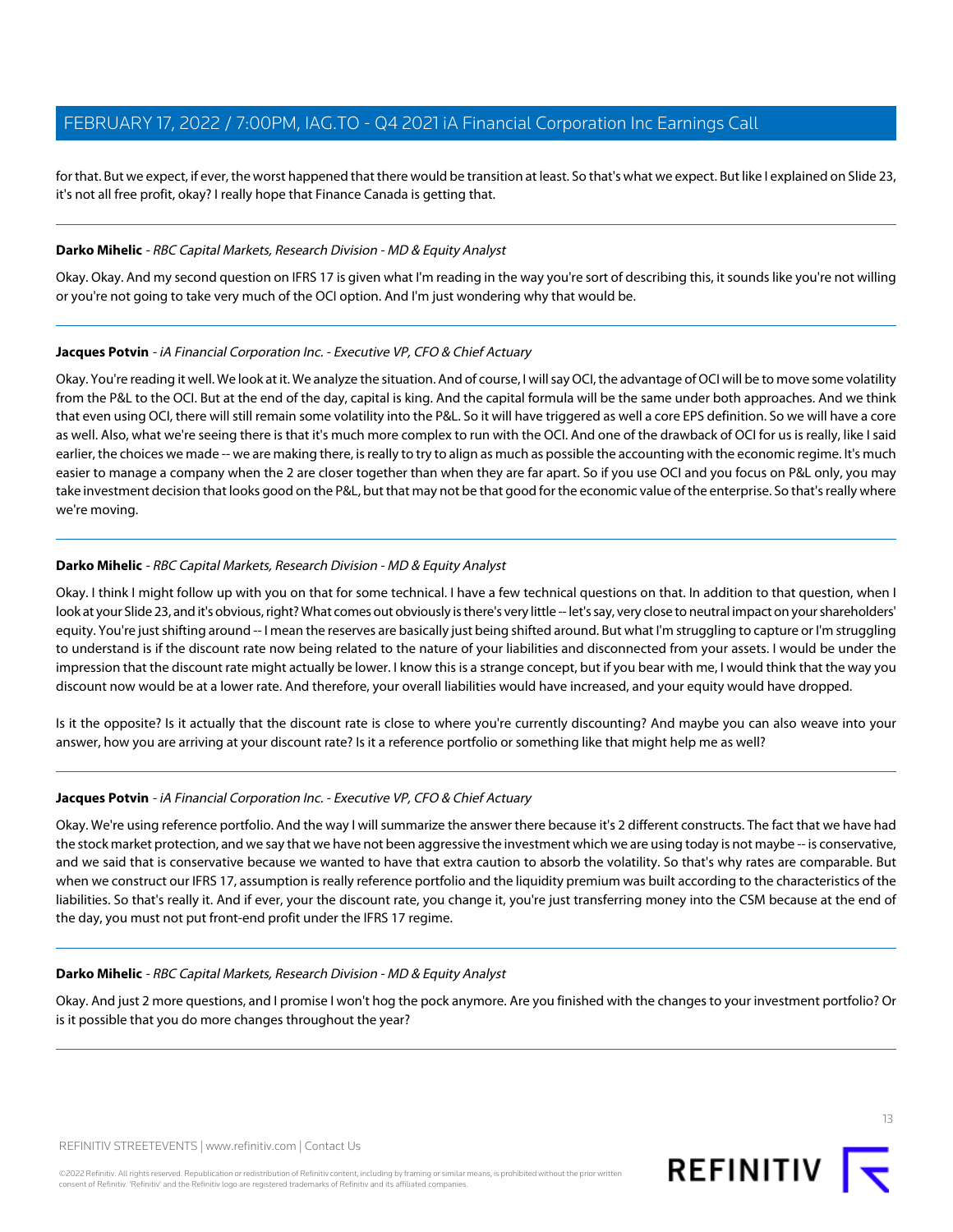### **Jacques Potvin** - iA Financial Corporation Inc. - Executive VP, CFO & Chief Actuary

Actually, like I said earlier, what we're providing today is with the information we know today. So the capital formula is not finalized yet. The CSM taxation, not finalized yet. So at the end of the day, there could be some changes that we will bring.

### **Darko Mihelic** - RBC Capital Markets, Research Division - MD & Equity Analyst

Okay. And the reason why I ask is it's very curious that you can somehow lengthen the duration of the portfolio, but also add credit. Typically, credit would be shorter. So how are you actually lengthening the portfolio duration while adding credit risk?

### **Jacques Potvin** - iA Financial Corporation Inc. - Executive VP, CFO & Chief Actuary

Actually, we're doing both. It's not using the same instrument, the same asset, I would say.

### **Darko Mihelic** - RBC Capital Markets, Research Division - MD & Equity Analyst

Okay. Meaning...

### **Denis Ricard** - iA Financial Corporation Inc. - President and CEO

<span id="page-13-0"></span>Maybe, Alain, you want to give some color on that?

### **Alain Bergeron** - iA Financial Corporation Inc. - Executive VP & CIO

Yes. Darko, there are multiple ways to increase the duration. One is to take physical bonds and change them. And that's one thing that has been part of the toolbox, but another way is to add derivatives or to use derivatives to increase the duration. If you do that, then you can achieve what we've achieved.

### **Darko Mihelic** - RBC Capital Markets, Research Division - MD & Equity Analyst

Okay. So that's as I suspected. But one way or another, you're still shifting. I mean, it's very hard to somehow figure out how you can extend the duration and the yield without having risks somewhere in the portfolio. So it seems to me like you may have added spread risk. Is that the way I should think of it and swap risk as well?

### **Alain Bergeron** - iA Financial Corporation Inc. - Executive VP & CIO

Well, so you are right...

### **Denis Ricard** - iA Financial Corporation Inc. - President and CEO

Go ahead, Alain.

### **Alain Bergeron** - iA Financial Corporation Inc. - Executive VP & CIO

Yes. So I mean, there's a few things to think about -- so that's true that when you add for example, derivatives, then you can get exposure to -you've mentioned swapped spread. That would be an example or liquidity that could be another example, depending on how you structure the

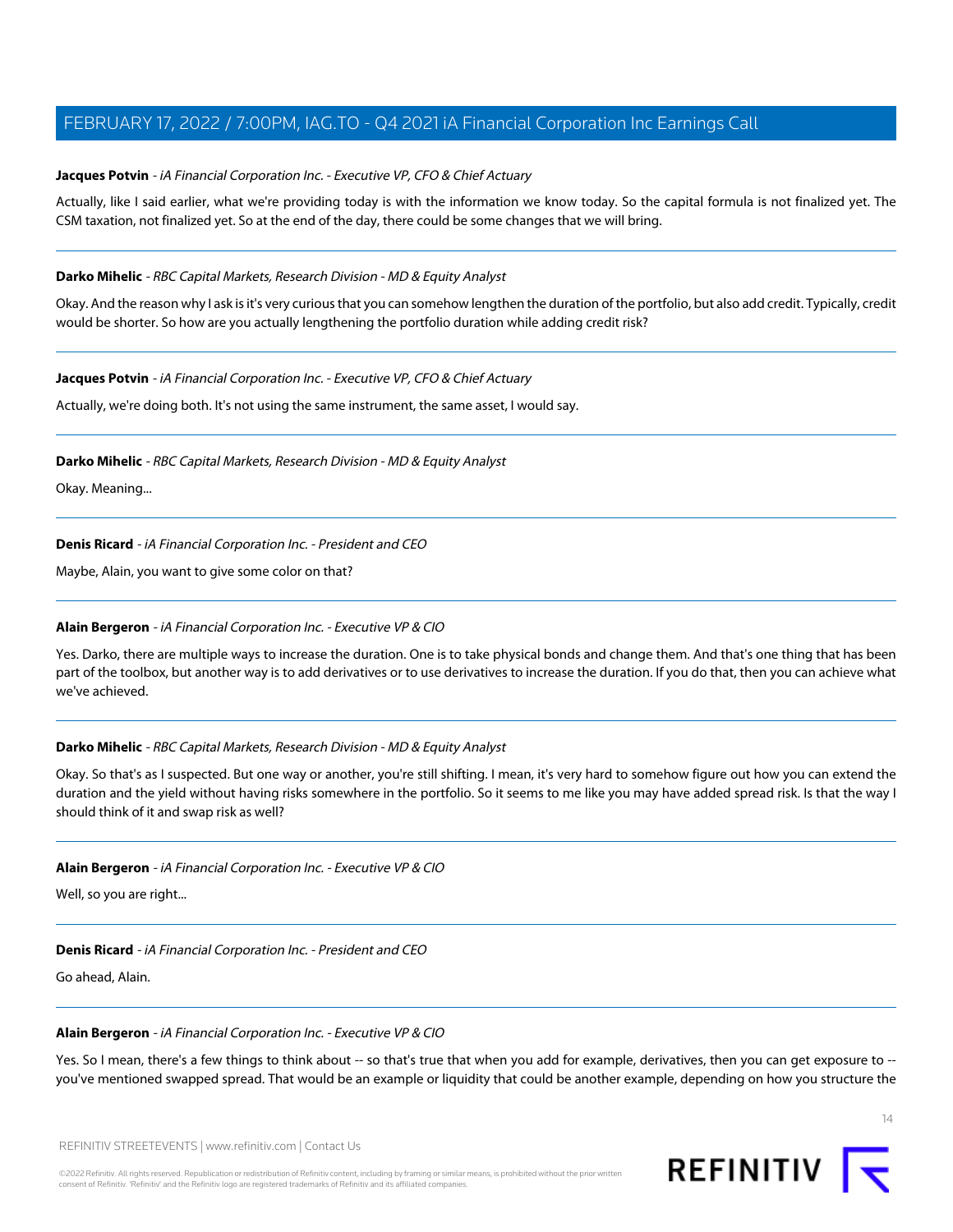short-end leg. But I think if you take a step back, I think the important part is when you start to think of the IFRS 17 or 2023 plus by making the portfolio changes that we've made, the one thing that -- well, actually both lending duration it reduces the economic risk because it manages the total overall interest rate exposure. The other thing is it's with the credit, the credit in the new world of IFRS 17 adding to our credit actually reduce ALM risk. And so that's an important consideration in why we've been making these 2 -- actually adding the credit decreases that risk but also increase the portfolio income.

### **Darko Mihelic** - RBC Capital Markets, Research Division - MD & Equity Analyst

I see. okay. So you're trying to -- I mean, I guess, at the end of the day, Jacques, I'll have to ask you about the investment result at some other time, but is that a key component of your earnings stream as well going forward? Or it sounds to me like you're really pushing us on the CSM and the risk adjustment as being the core measure to look at and net investment result is something that's really pushed to the side? Or am I just assuming too much there?

### **Jacques Potvin** - iA Financial Corporation Inc. - Executive VP, CFO & Chief Actuary

No, everything will continue to be important where the unfolding of the CSM and the risk adjustment, there will be insurance risk there. There is interest factor into those 2 calculations. So you need a good investment strategy to provide the investment return to compensate for it. It's the same world we are living it today. It's just reported a little bit slightly differently.

### **Darko Mihelic** - RBC Capital Markets, Research Division - MD & Equity Analyst

Okay. All right. I'll follow up with you after, Jacques.

### **Alain Bergeron** - iA Financial Corporation Inc. - Executive VP & CIO

Just 1 thing I would close on this topic is that you're right that while making changes, you move risks around a little bit, but it's our view that given the composition of the risk have changed the total economic risk is about in the same ballpark.

### <span id="page-14-0"></span>**Operator**

Our next question comes from Meny Grauman with Scotiabank.

**Meny Grauman** - Scotiabank Global Banking and Markets, Research Division - MD of Financial Services Equity Research & Analyst

Just following up on the items you highlighted that are not finalized yet. What's your expectation in terms of timing both for the tax treatment and the final capital formula? Do you have a good sense of when we should get clarity there?

### **Jacques Potvin** - iA Financial Corporation Inc. - Executive VP, CFO & Chief Actuary

My understanding is capital formula will be probably late this spring. About the taxation, I don't know exactly.

### **Meny Grauman** - Scotiabank Global Banking and Markets, Research Division - MD of Financial Services Equity Research & Analyst

And if you consider both those items, where do you view more risk being?



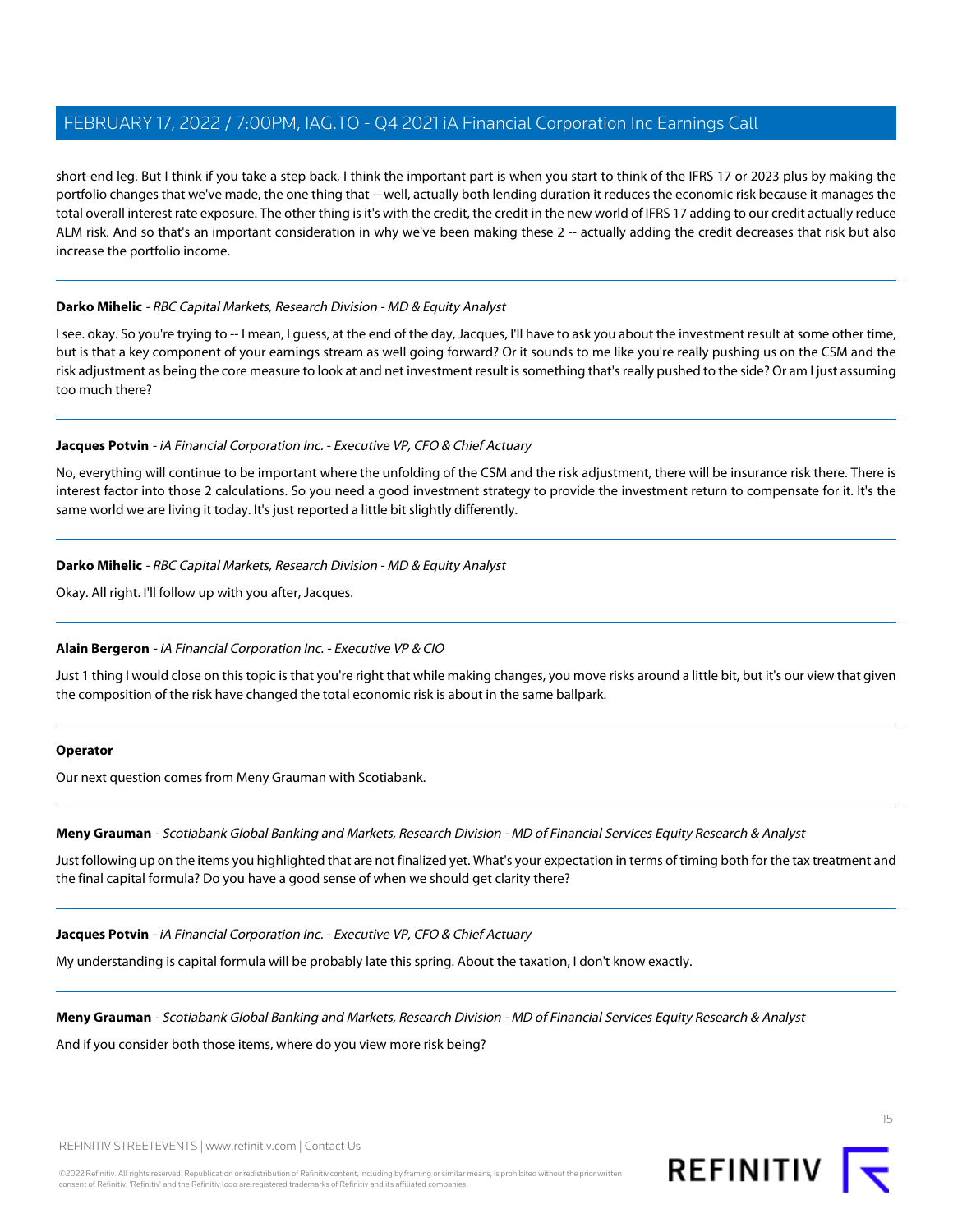### **Jacques Potvin** - iA Financial Corporation Inc. - Executive VP, CFO & Chief Actuary

I don't know how to answer that one, Meny. We are ready to call the shot when we will see what will be the playing rules. So we'll see.

### **Meny Grauman** - Scotiabank Global Banking and Markets, Research Division - MD of Financial Services Equity Research & Analyst

Okay. Fair enough. I just wanted to ask another question on expenses, Jacques. You talked about how expenses surprised you in Q4. And just wondering as you look at 2022, what are you expecting? And how do you gain confidence that you won't be surprised again? Obviously, inflation is a big topic these days. I'm just wondering how you're thinking about expenses in 2022 and especially relative to the surprise that you got in Q4?

### **Jacques Potvin** - iA Financial Corporation Inc. - Executive VP, CFO & Chief Actuary

Thank you, Meny, for that question. Actually, I was hoping for a question on expenses. I will take a little bit more time just to explain. I said in my remarks that we guided in Q3 to the top of our guidance, the EPS at the top of the guidance. And for sure, we didn't achieve that. And expenses was part of that. So what surprised us in Q4, actually, bonuses is been a part of that. And 2 reasons for that.

Our Net Promoter Score, Denis spoke about the survey we're conducting with our client, with our client satisfaction. So they were through the roof, so we are not expecting that as well as the Q4 growth has been better than what we were expecting. So we had a \$0.04 impact, higher \$0.04 impact than expected when I guided you in November on that aspect. There's also a file we have with RevenueQuebec, with one of our life insurance distributor, and on that one, we decided to be prudent in December and took a provision for that, so it's \$0.02.

Also, we had a lower proportion of tax-deductible expenses that cost a \$0.03 in Q4, and we have provisioned all year along with an assumption there, and we discovered in Q4 that we didn't provision enough. So those 3 elements add to \$0.09. And the tax true-up, I was not expecting the tax true-up, so \$0.04 there. Although the gain and loss are pretty much in line. So overall, it's \$0.13 lower than what we're expecting. So this is to reconcile Q3 guidance to Q4.

Q4 by itself, when I look at expenses, it's really the \$0.24. And from those \$0.24, there actually at least \$0.10 on bonuses that really should be linked to the first 3 quarters because it's really related to the overall yearly performance, strong performance on both the top line, bottom line and the client satisfaction.

Also, I spoke earlier about the tax, about the non-deductible expenses, this part also has to be spread over the year. And the tax provision is really a onetime item. So actually, in Q4, when I look at it, there's probably \$0.11 that we can see as being normal expenses for Q4. That's really the way I see it. And on that \$0.11, they are expenses that are there because of compliance, I will say IFRS 17, and I'm pretty sure it's the same in all other company. We are spending. we have an army of people that help with IFRS 17 in place, and we need to be ready to run paralleled tests and so on. So it's really putting additional costs.

Also, we have made adjustment to our salary compensation to make sure that we continue to attract and retain the talent we need to execute and to transform. And also, the main impact is really we have had tremendous growth everywhere. So we need people to support that growth, that business. So this is very important. So the bottom line, and I'm coming to your question, 2022 guidance is taking into account everything we know today, so what is recurring on the expense side.

### **Operator**

Our next question comes from Mario Mendonca with TD Securities.

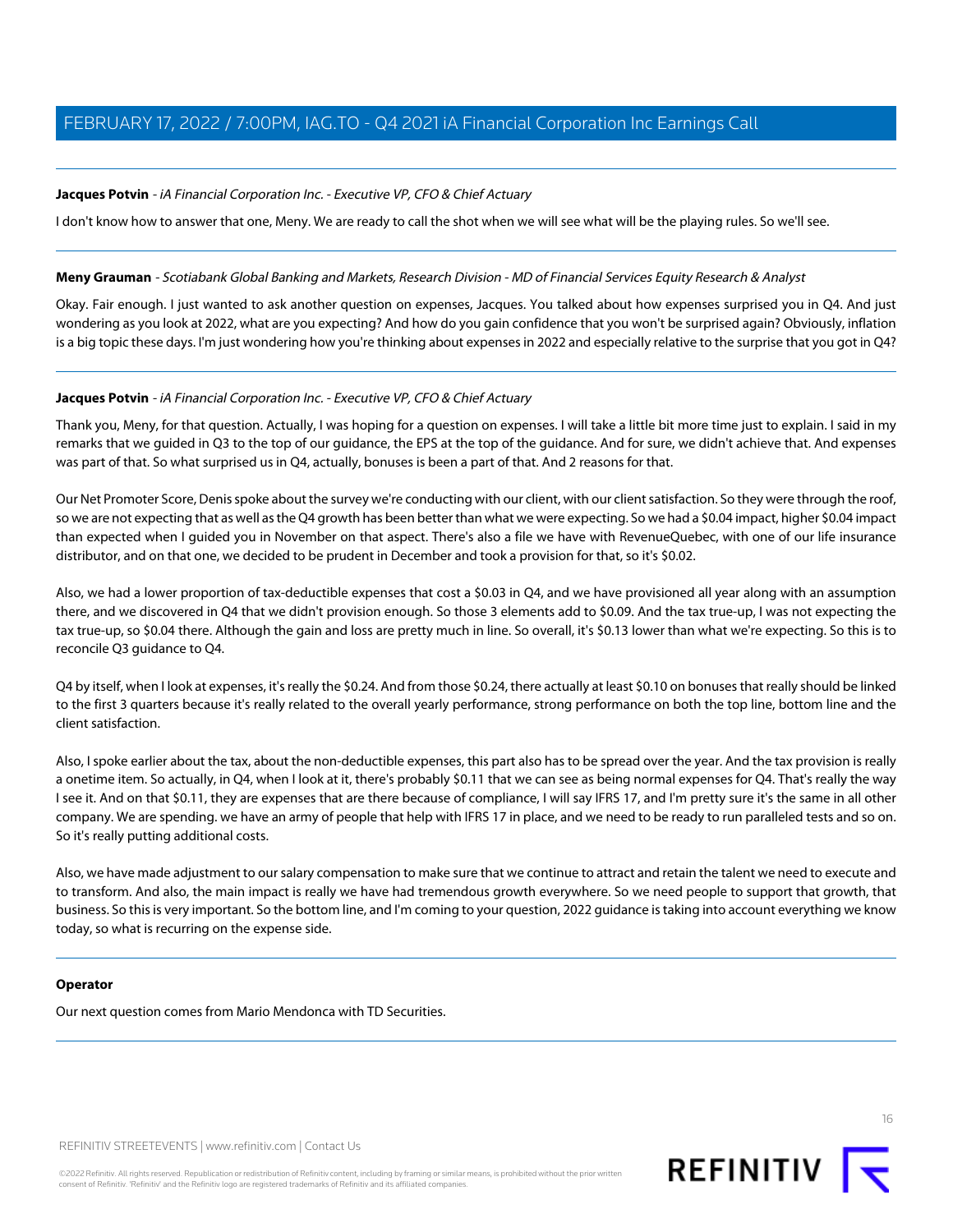### <span id="page-16-0"></span>**Mario Mendonca** - TD Securities Equity Research - MD & Research Analyst

Before I get into my series of IFRS questions. Let me just quickly run something by you on segregated funds. So your company is obviously dominating the market there. It's been a long time since we cared about the risk that segregated funds posed to any life insurance company. Perhaps you could just take us through the nature of the guarantees on the segregated funds relative to where your peers are today, like are you offering anything that I would others might think is outsized risk and then relative to what you did before the big financial crisis of 2008 and '09?

### **Denis Ricard** - iA Financial Corporation Inc. - President and CEO

Okay, Mario, it's Denis here. I'm so glad you asked the question. I used to be the appointed actuary in those years, so I'm very pleased to answer that question, and you were there at that time as well. So it may remind you some of the discussion we had. I mean when you look at it at a high level, at iA, the best, I would say, guarantee not the best guarantee, but the best protection against, let's say, macroeconomic negative movement is in the design of the products. That's basically where it starts, before even thinking about investment strategies.

And at iA, when you look at the design of our products, it's been less risky than anything you found in the industry. And I'll give you 1 example or 2 examples. One is, let's say, our guarantee is by contract, not by deposit, where you would find guarantees across the other companies that were by deposit. Also, like the 10-year guarantee, we used to have the guarantee that we sold were, let's say, for at age between 55 and 65. So the average duration of the guarantee was significantly higher than 10 years. This combined with the fact that we hedged some of those 100% guarantee that we had on our portfolio, put us in a very good position.

In fact, so much so that when the regulator changes formula and, let's say, recognize the hedging strategies at that time, and I'm thinking maybe 5 years ago, I can't remember exactly how many years. We were able to release some capital at the time. But it's not that it would have been the same for the whole industry. It's because our design was less risky and also that we had a great, that's a hedging strategy. Hopefully, that answers your question, Mario.

### **Mario Mendonca** - TD Securities Equity Research - MD & Research Analyst

Yes, I think so. So you still add value to your customers, but you're careful in your design, so you don't have to necessarily overcharge them. And that combined with your distribution is what's driving these strong sales. I guess that's a fair way to put it.

### **Denis Ricard** - iA Financial Corporation Inc. - President and CEO

Well, nowadays, the guarantees or most of the guarantees are sold at, let's say, at the lower level of guarantee, right? There are less and less 100% type of guarantee in our portfolio. But for the rest, you said, it's a fair comment.

### **Mario Mendonca** - TD Securities Equity Research - MD & Research Analyst

Okay. So now let's go into IFRS for a moment. So I listened to all this, and I'm certainly coming to understand what you're telling us. So there's going to be a regular level of income, like investment income, and that regular level of investment income will be the interest income, the dividend income, but assets, all assets, virtually all assets have a lot more value to an investor than just the regular income. They must also have gains like realized and unrealized gains. But what I'm hearing is that, to the extent that this creates volatility, that will be removed in your core earnings.

So help me think this through? When you think about your investment portfolio, what is the regular yield then when you take the cash? Let's say, dividends and interest income, you got to add some amount for realized and unrealized gains. Probably this is best for Jacques. How do you decide, how much to include there for realized and unrealized in a way? I'm sure you're aware that Manulife includes \$100 million of gains every quarter on their alternative long-duration investments. There's an analogy here then for Industrial Alliance. Industrial Alliance will also have a certain amount of return that you'll include every quarter. So how do you get there?

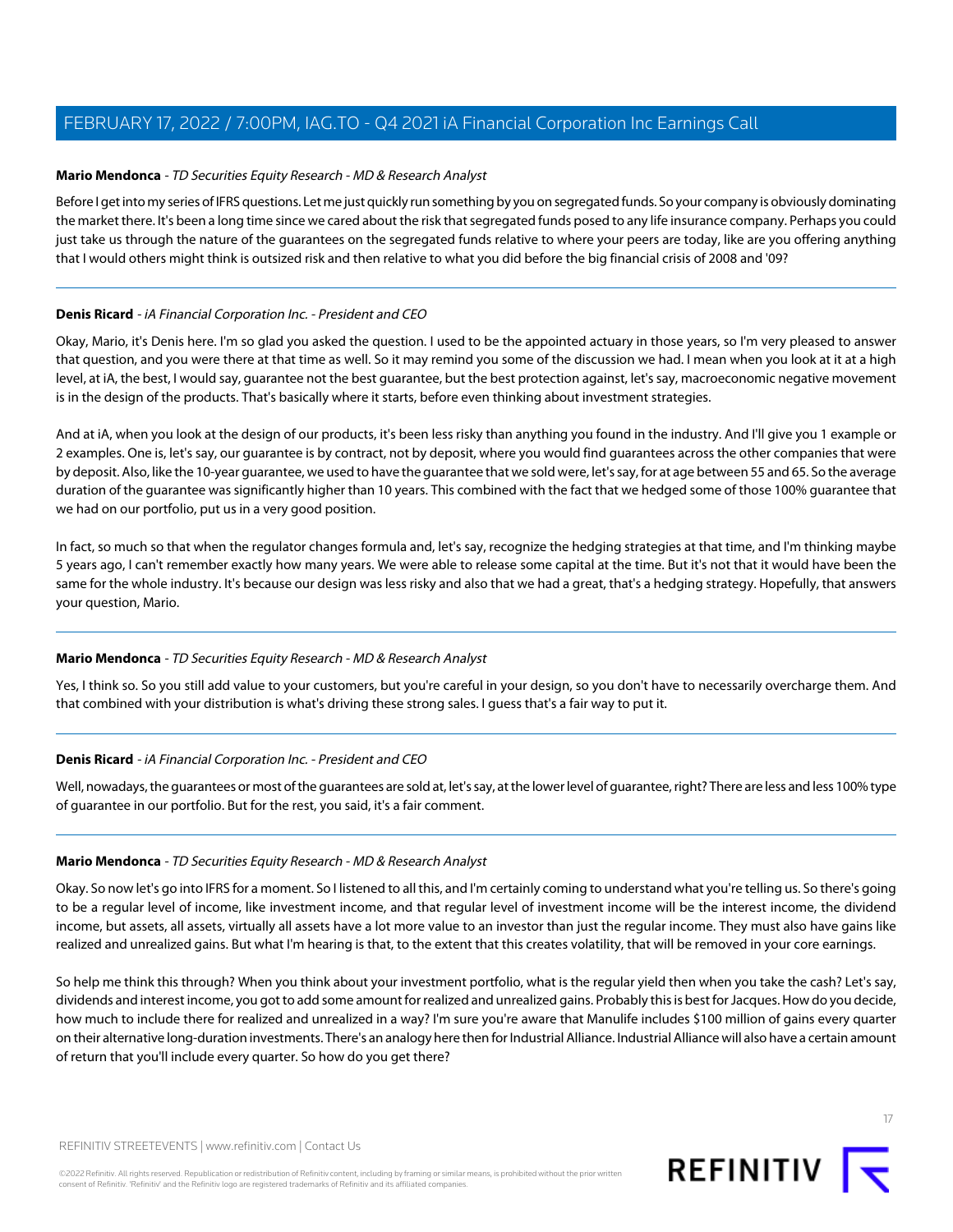### **Jacques Potvin** - iA Financial Corporation Inc. - Executive VP, CFO & Chief Actuary

Actually, that's a very fair question, Mario, here. And we have not gone through the math yet, but the principle you're explaining is exactly that. Actually, we will have to look at what's our long-term view. I will use stock, okay? The common stock as an example. What's our long-term view on the dividend plus the market rate that should increase and that's probably this long-term view that we will put as being recurring, expecting core earnings. And anything that will be above or below will be considered as being noncore. So that's probably the mindset we will have here.

### **Mario Mendonca** - TD Securities Equity Research - MD & Research Analyst

Okay. So using long-term averages then for equity market returns and, let's say, long-term averages for real estate and everything else. I think that's all, that's entirely fair because it's objective, it's verifiable, I can kind of look at long-term returns and say, okay, that makes sense. Where the problem arises -- and I'm just looking at to 2023, 2024. If I were running one of these companies, and I knew that the analysts and investors would play ball with me and accept some kind of regular return, then I would just increase risk. I would extend duration. I would add credit risk, pretty much what you've done. I would do that to make sure that I maximize my core earnings on the assumption that everybody is going to play along with me, and I'll exclude all the bad stuff. So what then is the governor? What is the thing that's going to stop a life insurance company from taking that?

And I know this is a very cynical question, but what's going to stop a life insurance company from just going too far and adding so much credit risk and duration risk knowing very well that the analysts will just ignore it anyway? What's the governor?

### **Jacques Potvin** - iA Financial Corporation Inc. - Executive VP, CFO & Chief Actuary

I see 2 things here, Mario. The first one is risk appetite and tolerance, okay? When we work those, we have 2 different view on that. We have an economic view, and we have the accounting regulatory capital view. So everyone has to be on board, all executive as well as the Board. So this give us in check in regard of the return you can provide because you have to factor in all the risk you're taking into those 2. And like I said, regulatory capital as well will catch you at one point in time if you're too risky because the way that the capital solvency ratio is working, they are, it is stress testing all liabilities, all assets. So at one point in time, you will have to have the capital to support that risk, so.

### **Denis Ricard** - iA Financial Corporation Inc. - President and CEO

And then the last thing I would add is that traditionally, iA has had, let's say, less corporate credit than their peers. So I mean, we were still in a good situation here.

### **Mario Mendonca** - TD Securities Equity Research - MD & Research Analyst

Yes. I think these are all great answers. And to quote, it was Ronald Reagan who said, "Trust, but verify." I think one of the things we're all going to have to do is have all the life insurance companies be very, very transparent and how they come up with these expected or recurring returns because as investors and analysts, if we can't get really comfortable with that, it can be awfully difficult to ignore all the bad stuff. One final thing then is on -- yes?

### **Alain Bergeron** - iA Financial Corporation Inc. - Executive VP & CIO

Mario, Can I just add something in? As you think about this and you challenge the industry and you challenge us, don't forget the impact of these decisions have also on the ALM risk in the true economic ALM risk. In a way, links to what Jacques mentioned, which because the capital formula also includes that, but that's an important consideration, the risk and the return.

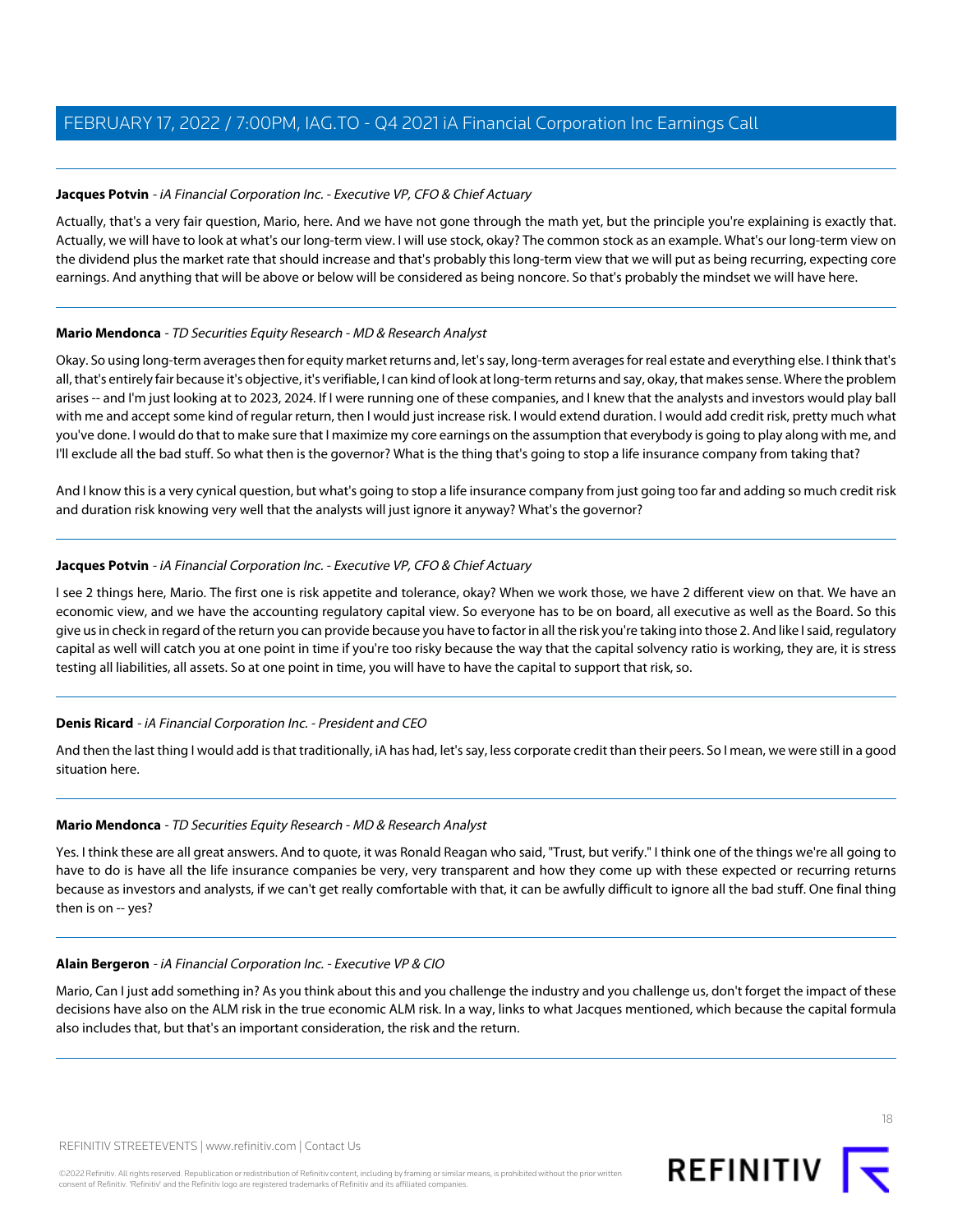### **Mario Mendonca** - TD Securities Equity Research - MD & Research Analyst

Totally gets you. But like an answer like we're good guys, trust us, that's not going to fly over the long term. I know where you're going with this, that you manage your ALM risk and capital, but we're going to really need to get comfortable with these recurring yields. Otherwise, it's not going to be acceptable to just ignore all the bad stuff.

One final thing then. Sorry, go ahead. I was just to say one final thing, if I may then. I can see how the LICAT will be adjusted to ex this out. I can see how core earnings will be adjusted to ex this out. But some investors really care about book value and book value growth. And in fact, you, at the beginning of almost every one of your presentations, you're fond of saying, hey, we've grown our book value better than our peers. So what happens in a world where there's this massive volatility, we're all ignoring it from an earnings and capital perspective, but the book value is getting crushed every quarter. How do we deal with that volatility?

### **Jacques Potvin** - iA Financial Corporation Inc. - Executive VP, CFO & Chief Actuary

No. Actually, we will have to live with it. But at the end of the day, that's exactly why we are working, and we are paid to minimize the risk, to optimize the value of shareholders by minimizing the risk having the best diversification of risk on the liability side as well as with our investment strategy, our ALM strategy. But down the road as an insurance company, we are taking risk on all that, so it is diversification there that will be key. But there will be volatility there that we will have to live with.

### **Mario Mendonca** - TD Securities Equity Research - MD & Research Analyst

I mean, suffice to say, this is going to be a really tough goal in the first few quarters of '23 and -- but I appreciate you giving us the information. So at least we know what questions to ask.

### **Jacques Potvin** - iA Financial Corporation Inc. - Executive VP, CFO & Chief Actuary

Thank you, Mario.

### <span id="page-18-0"></span>**Operator**

Our next question comes from Lemar Persaud with Cormark Securities.

### **Lemar Persaud** - Cormark Securities Inc., Research Division - Research Analyst

Just on IFRS 17, it sounds like some of the issues that still need to be finalized are pretty material. So I'm just wondering, is there any risk that implementation gets pushed out beyond 2023? Or does it feel like you can get all the ducks in line by January 1?

### **Jacques Potvin** - iA Financial Corporation Inc. - Executive VP, CFO & Chief Actuary

I hope not. With all the work we've been putting there and all insurance companies that has put to be prepared for that date so that it won't be delayed again.

### **Lemar Persaud** - Cormark Securities Inc., Research Division - Research Analyst

Okay. Very simple answer then.

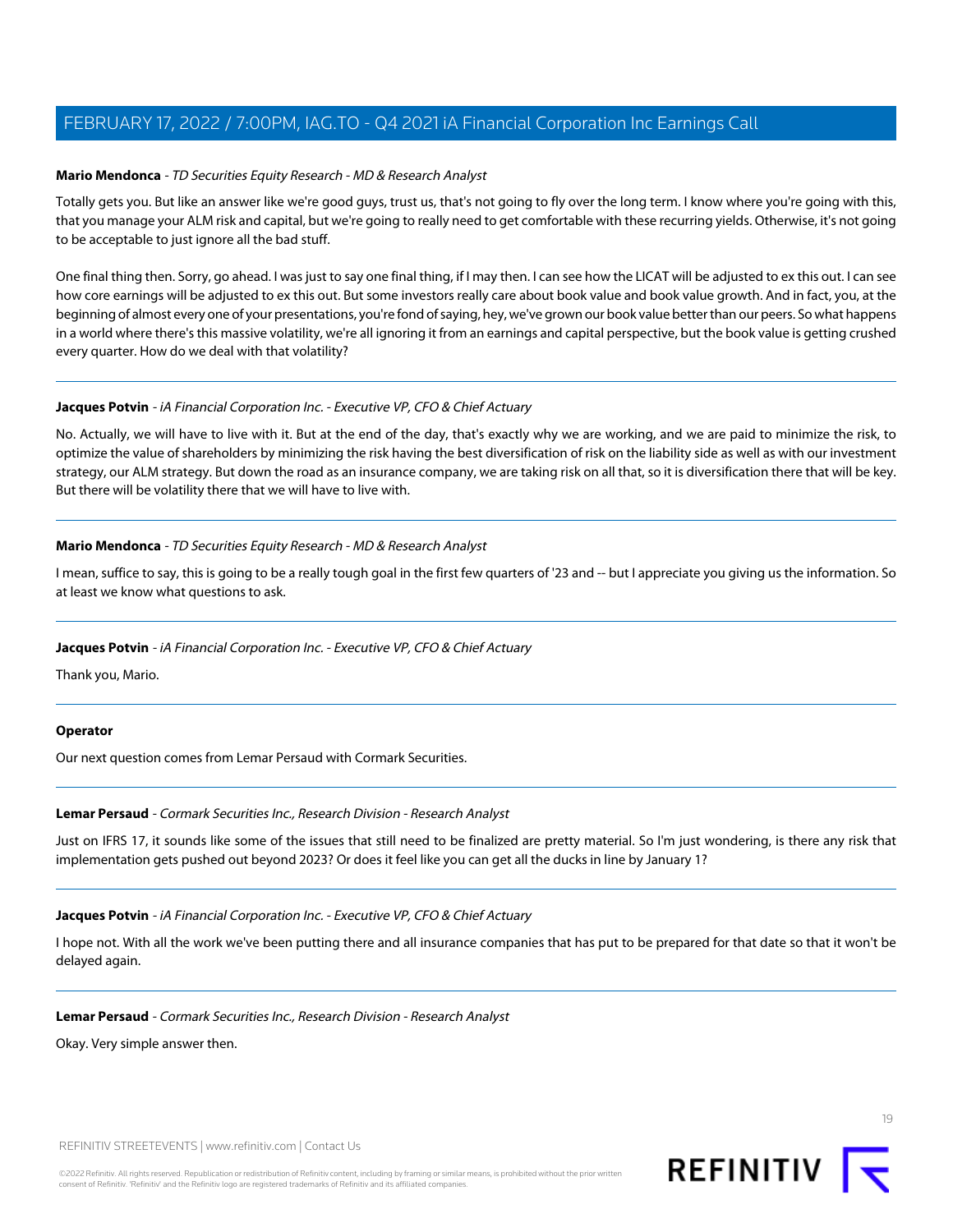### **Denis Ricard** - iA Financial Corporation Inc. - President and CEO

There is no indication, it's Denis here. There is no indication that there's going to be any delay. In fact, the industry would be very upset if there was to be any delay, which is different than, let's say, 3 or 5 years ago where the industry wanted to have some delays. Now it's time to implement that. It costed enough money. It's just accounting, right? I mean it's just accounting at the end.

### **Lemar Persaud** - Cormark Securities Inc., Research Division - Research Analyst

Okay. That's fair. That's fair. And my next question, could you just talk to the decline in the capital available for deployment versus last quarter? I think last quarter, you guys (inaudible) and this quarter, it's \$900 million. I'm just a little bit surprised to see a decline in a quarter where the company generated \$150 million. Like is that all related to Surex and, I guess, some of the buybacks or? So just help me bridge the gap there.

### **Jacques Potvin** - iA Financial Corporation Inc. - Executive VP, CFO & Chief Actuary

Okay, Jacques speaking. Actually, the acquisition of Surex has used \$100 million there. So that's part of it that went there. Also, we are in a situation in which one of the constraints, which is Tiers 2 capital, you cannot recognize more Tiers 2 capital than Tiers 1 capital. So we are a little bit limited on that. This situation will improve under IFRS 17. So this is the reason why it has not increased as much even if our capital ratio has increased.

### **Operator**

We have a follow-up from Darko Mihelic with RBC Capital Markets.

### **Darko Mihelic** - RBC Capital Markets, Research Division - MD & Equity Analyst

Apologies, I'm still hitting that mute button a little too often. I just wanted to come back to one last question. Maybe you can help me understand something just from a technical perspective, Jacques, on the URR under IFRS 17. It's my understanding that it's frozen until October of 2023. But it is a URR that's way out there, like year 70. And so my suspicion is that I think that the maximum move is 15 basis points either side. My suspicion would be that if you're going to change it, they're going to change it by 15 basis points either side. So first is, can I just take your 10 basis point sensitivity and consider it linear? And secondly, is there still a chance that the URR can be changed before implementation? Because my understanding is people really want to change it. But maybe you can just give me some ideas there on the URR.

### **Jacques Potvin** - iA Financial Corporation Inc. - Executive VP, CFO & Chief Actuary

The only thing I can say, Darko, at this point is that sensitivity of URR under IFRS 17 would be different from what we are showing under IFRS 4. And about the setting of URR, my understanding is that it is set like you said, and we will see where it will it go. And here, we're really speaking, not about the URR of iA, we're speaking about the CIA,I suppose you're speaking about the CIA guideline here, but I don't know. I'm not close enough to that to see what will happen there.

### **Operator**

Mr. Ricard, there are no further questions at this time. Please continue with your presentation or closing remarks.